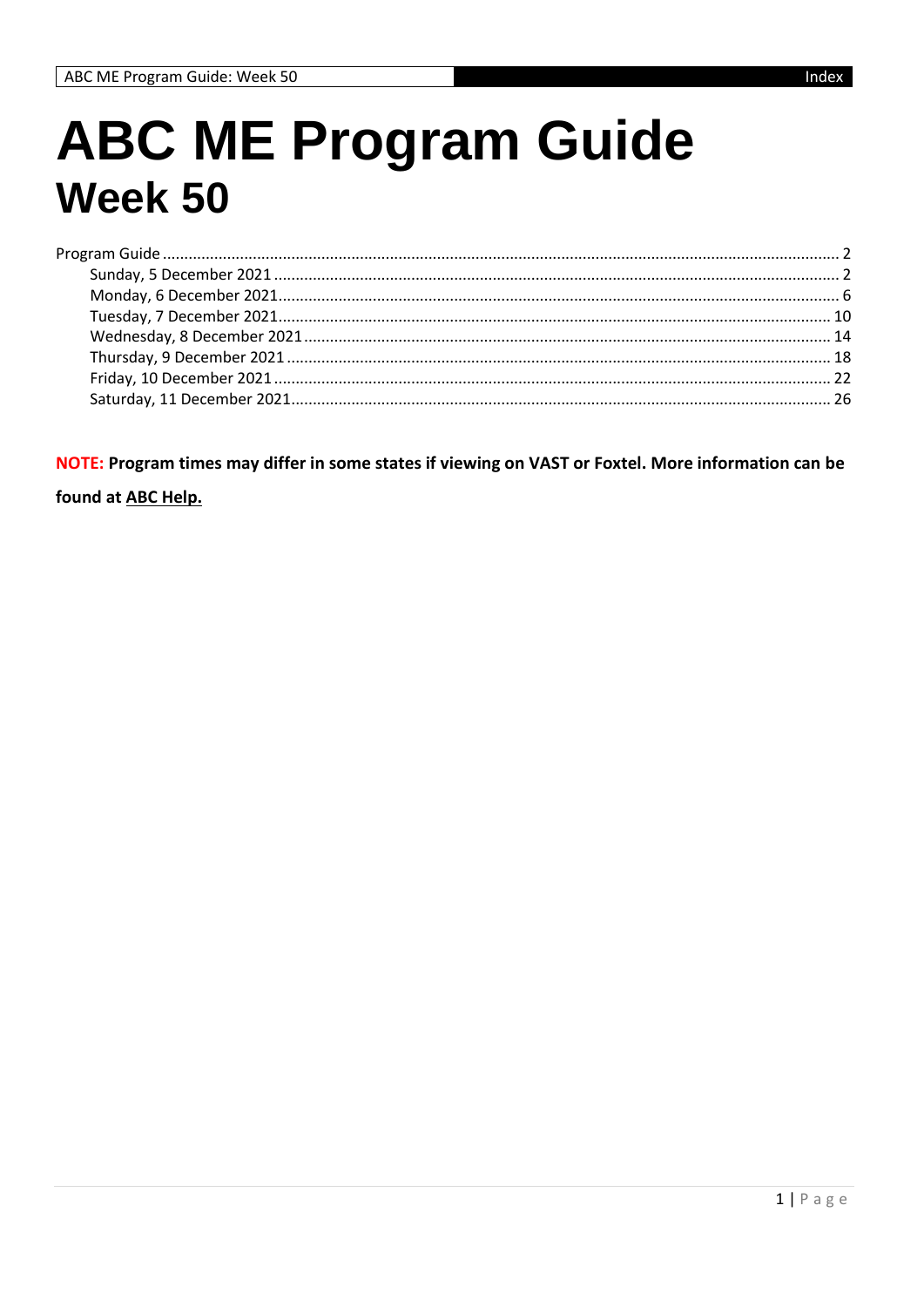# <span id="page-1-0"></span>**Program Guide**

## <span id="page-1-1"></span>**Sunday, 5 December 2021**

| 6:00am | <b>Supernoobs</b>                                                                       |
|--------|-----------------------------------------------------------------------------------------|
|        | (CC, Repeat, PG, This program is rated PG, parental guidance is recommended for viewers |
|        | under fifteen years.)                                                                   |
| 6:10am | <b>Danger Mouse</b>                                                                     |
|        | (Repeat, G)                                                                             |
| 6:25am | <b>Best Bugs Forever</b>                                                                |
|        | (CC, Repeat, G)                                                                         |
| 6:35am | <b>Sadie Sparks</b>                                                                     |
|        | (Repeat, G)                                                                             |
| 6:45am | Kuu Kuu Harajuku                                                                        |
|        | (Repeat, G)                                                                             |
| 7:00am | <b>Scream Street</b>                                                                    |
|        | (Repeat, G)                                                                             |
| 7:10am | <b>Dennis And Gnasher Unleashed!</b>                                                    |
|        | (Repeat, G)                                                                             |
| 7:20am | Dorg Van Dango                                                                          |
|        | (CC,G)                                                                                  |
| 7:35am | <b>Cloudy With A Chance Of Meatballs</b>                                                |
|        | (Repeat, G)                                                                             |
| 7:45am | <b>Little Big Awesome</b>                                                               |
|        | (CC, Repeat, G)                                                                         |
| 7:55am | <b>Dragons: Defenders Of Berk</b>                                                       |
|        | (CC, Repeat, G)                                                                         |
| 8:20am | <b>The Penguins Of Madagascar</b>                                                       |
|        | (CC,AD,Repeat,G)                                                                        |
| 8:45am | <b>Kong: King Of The Apes</b>                                                           |
|        | (CC, Repeat, PG, This program is rated PG, parental guidance is recommended for viewers |
|        | under fifteen years.)                                                                   |
| 9:05am | <b>The Strange Chores</b>                                                               |
|        | (CC, Repeat, G)                                                                         |
| 9:15am | <b>Dodo</b>                                                                             |
|        | (CC,AD,Repeat,PG,This program is rated PG, parental guidance is recommended for         |
|        | viewers under fifteen years.)                                                           |
| 9:30am | <b>Kung Fu Panda: Legends Of Awesomeness</b>                                            |
|        | (Repeat, PG, This program is rated PG, parental guidance is recommended for viewers     |
|        | under fifteen years.)                                                                   |
| 9:50am | <b>ITCH</b>                                                                             |
|        | (CC, Repeat, PG, This program is rated PG, parental guidance is recommended for viewers |
|        | under fifteen years.)                                                                   |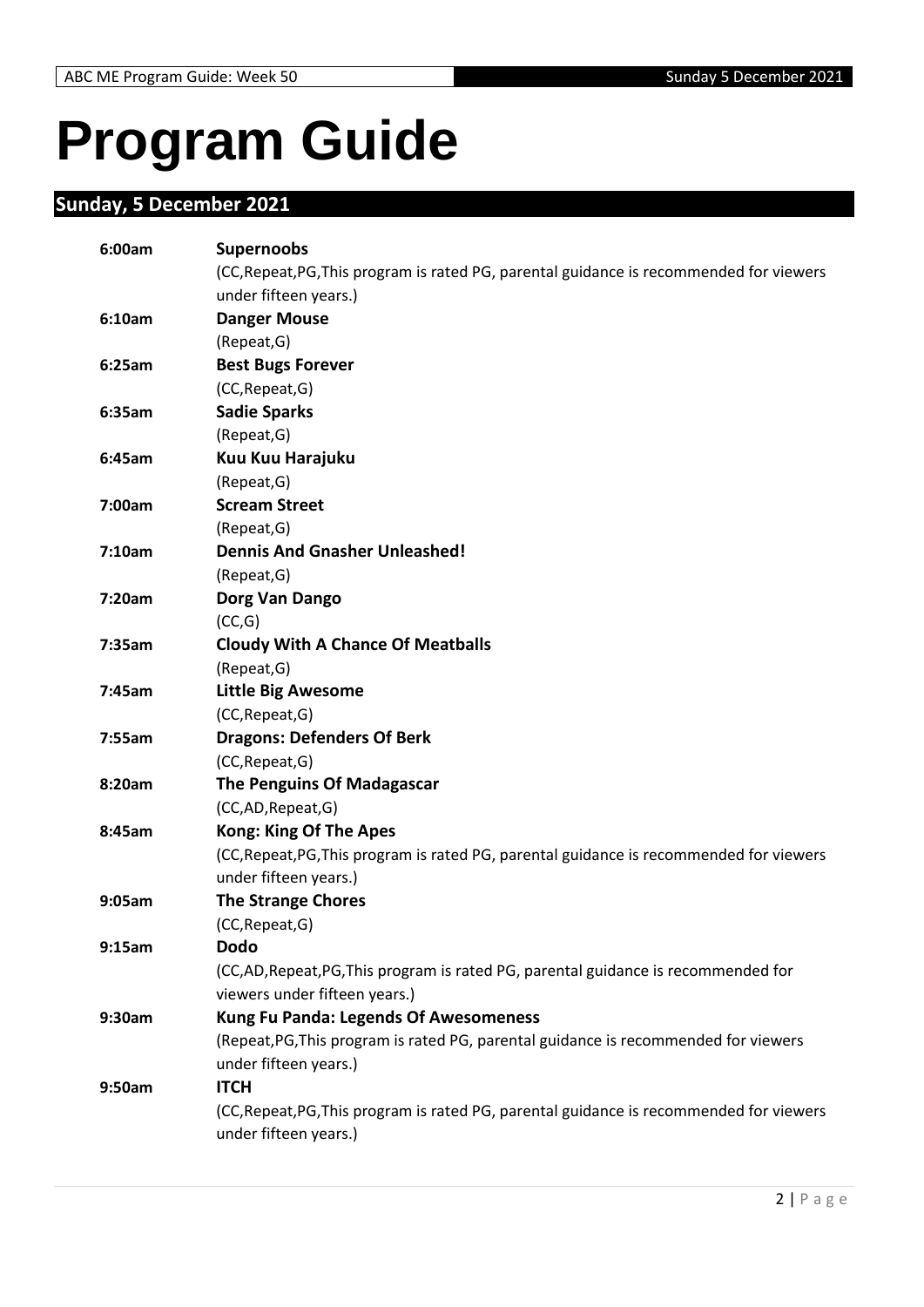| 10:15am            | <b>Endlings</b>                                                                            |
|--------------------|--------------------------------------------------------------------------------------------|
|                    | (CC,AD,Repeat,PG,This program is rated PG, parental guidance is recommended for            |
|                    | viewers under fifteen years.)                                                              |
| 10:40am            | <b>The Next Step</b>                                                                       |
|                    | (CC, Repeat, G)                                                                            |
| 11:05am            | So Awkward                                                                                 |
|                    | (CC, Repeat, G)                                                                            |
| 11:35am            | <b>Project Planet</b>                                                                      |
|                    | (CC, Repeat, G, For some of these activities you need to ask for an adult's permission. Do |
|                    | not try doing them on your own.)                                                           |
| 12:00pm            | <b>Operation Ouch!</b>                                                                     |
|                    | (CC, Repeat, PG, This program is rated PG, parental guidance is recommended for viewers    |
|                    | under fifteen years., This program shows medical procedures. In an emergency ring 000      |
|                    | for help)                                                                                  |
| 12:30pm            | <b>Horrible Histories</b>                                                                  |
|                    | (CC, Repeat, G)                                                                            |
| 1:00 <sub>pm</sub> | <b>Gym Stars</b>                                                                           |
|                    | (Repeat, G)                                                                                |
| 1:25pm             | Hey You! What If                                                                           |
|                    | (Repeat, G)                                                                                |
| 1:30pm             | <b>Fierce Earth</b>                                                                        |
|                    | (CC, Repeat, G)                                                                            |
| 2:00pm             | <b>Mindful Earth</b>                                                                       |
|                    | (Repeat, G)                                                                                |
| 2:30pm             | <b>Play Your Pets Right</b>                                                                |
|                    | (CC, Repeat, G)                                                                            |
| 2:45pm             | <b>Wow That's Amazing</b>                                                                  |
|                    | (CC, Repeat, G)                                                                            |
| 3:05pm             | <b>Mythbusters Junior</b>                                                                  |
|                    | (CC, Repeat, PG, This program is rated PG, parental guidance is recommended for viewers    |
|                    | under fifteen years.)                                                                      |
| 3:55 <sub>pm</sub> | <b>Good Game Spawn Point: Snack Size</b>                                                   |
|                    | (Repeat)                                                                                   |
| 4:00pm             | <b>Art Ninja</b>                                                                           |
|                    | (G, For some of these craft projects you need an adult's help. Do not try making them on   |
|                    | your own.)                                                                                 |
| 4:20pm             | <b>Welcome To Cardboard City</b>                                                           |
|                    | (CC, AD, G)                                                                                |
| 4:25pm             | <b>How To Do Stuff Good</b>                                                                |
|                    | (CC, Repeat, G, For some of these activities you need to ask for an adult's permission. Do |
|                    | not try doing them on your own.)                                                           |
| 4:45pm             | The Brilliant World Of Tom Gates                                                           |
|                    | (CC,G,For some of these craft projects you need an adult's help. Do not try making them    |
|                    | on your own.)                                                                              |
| 5:00pm             | <b>Hardball</b>                                                                            |
|                    | (CC, Repeat, G)                                                                            |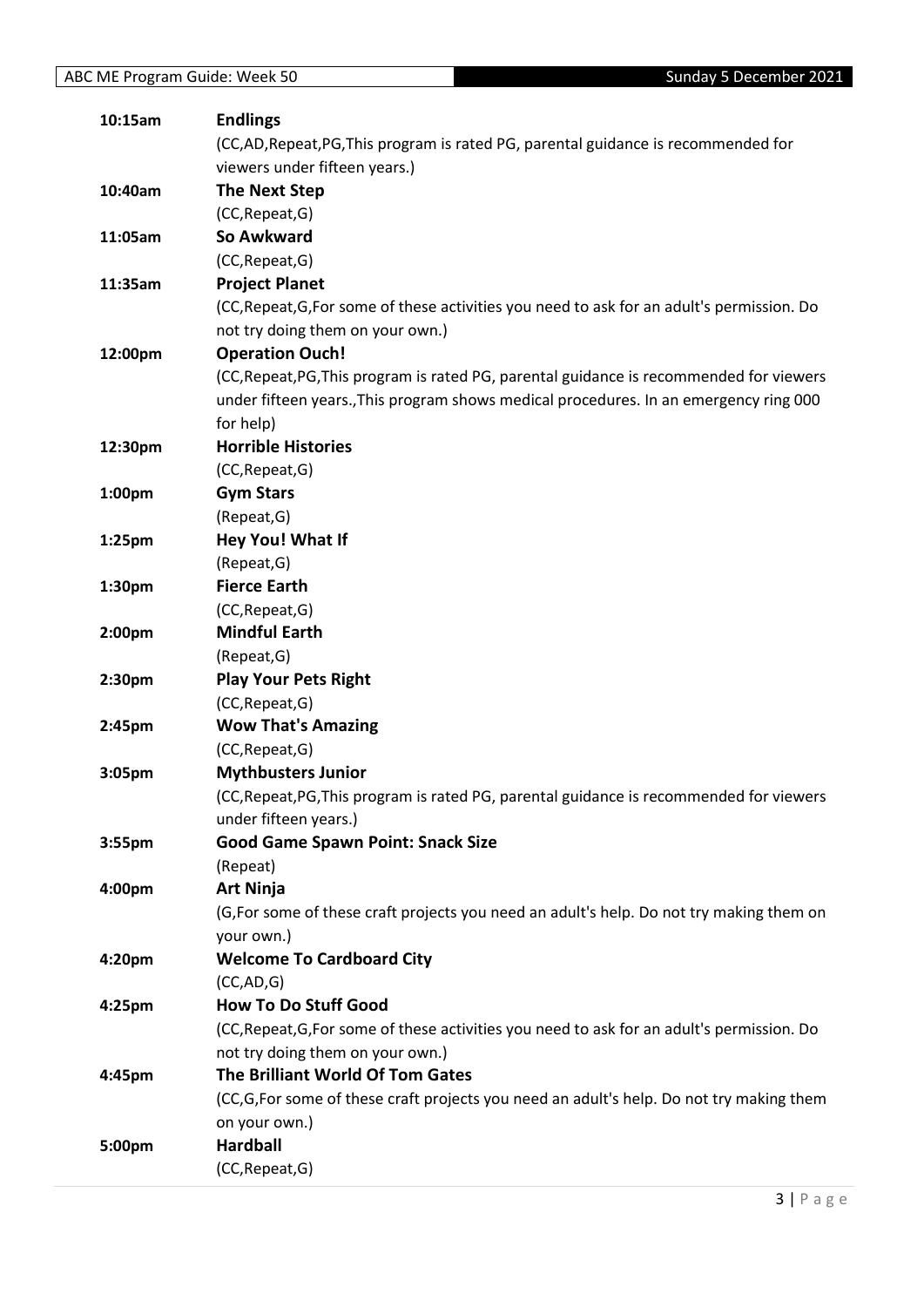| 5:30pm | <b>Miraculous: Tales Of Ladybug And Cat Noir</b>                                                    |
|--------|-----------------------------------------------------------------------------------------------------|
|        | (PG, This program is rated PG, parental guidance is recommended for viewers under                   |
|        | fifteen years.)                                                                                     |
| 5:50pm | <b>Total DramaRama</b>                                                                              |
|        | (CC, Repeat, PG, This program is rated PG, parental guidance is recommended for viewers             |
|        | under fifteen years.)                                                                               |
| 6:00pm | The Deep: Treasure Of The Islanders                                                                 |
|        | (CC, Repeat, G)                                                                                     |
|        | Dolos has sold two maps leading to the same treasure: one to the Nektons, the other to              |
|        | the pirates! Now it's a race to get there first, and the winner will need to use every              |
|        | sneaky trick in the book to win.                                                                    |
| 6:25pm | <b>Bad Nature</b>                                                                                   |
|        | (CC,G)                                                                                              |
|        | Join Marv the Mandrill, Gloria the Puma and a madcap menagerie of misfits as they delve             |
|        | into the disgusting, but truly amazing things that animals do.                                      |
| 6:30pm | Play Your Pets Right: Cookie v Willow/Dog Skipping                                                  |
|        | (CC, Repeat, G)                                                                                     |
|        | Rabbits Cookie and Willow play a dramatic game of bunny bowling - who will knock over               |
|        | the most carrots? And Jessica the dog takes on an incredible skipping challenge.                    |
| 6:45pm | <b>Operation Ouch!: Do Try This At Home: DNA</b>                                                    |
|        | (CC,G,Some of these experiments can be dangerous. Do not try them without the help<br>of an adult.) |
|        | Dr Chris and Dr Xand show how you can extract your DNA in today's DO try this at home               |
|        | experiment.                                                                                         |
| 7:00pm | <b>Horrible Histories: Naughty Napoleon</b>                                                         |
|        | (CC, Repeat, G)                                                                                     |
|        | This episode follows Napoleon as he rises from humble beginnings to be the Emperor of               |
|        | France, bashing most of Europe along the way. Meanwhile across the world we meet the                |
|        | Indian traveller who brought Shampoo to the world.                                                  |
| 7:30pm | <b>Shaun The Sheep: Fleeced</b>                                                                     |
|        | (CC, Repeat, G)                                                                                     |
|        | The Farmer decides it's time to give the flock a shearing. But when they see his first              |
|        | attempt, Shaun and co plan their escape.                                                            |
| 7:35pm | Doctor Who: Twice Upon A Time                                                                       |
|        | (CC, Repeat, PG, This program is rated PG, parental guidance is recommended for viewers             |
|        | under fifteen years.)                                                                               |
|        | The magical final chapter of Peter Capaldi's journey as the Twelfth Doctor sees the Time            |
|        | Lord team up with his former self and a returning Bill Potts. Two Doctors stranded in an            |
|        | Arctic snowscape refuse to face regeneration.                                                       |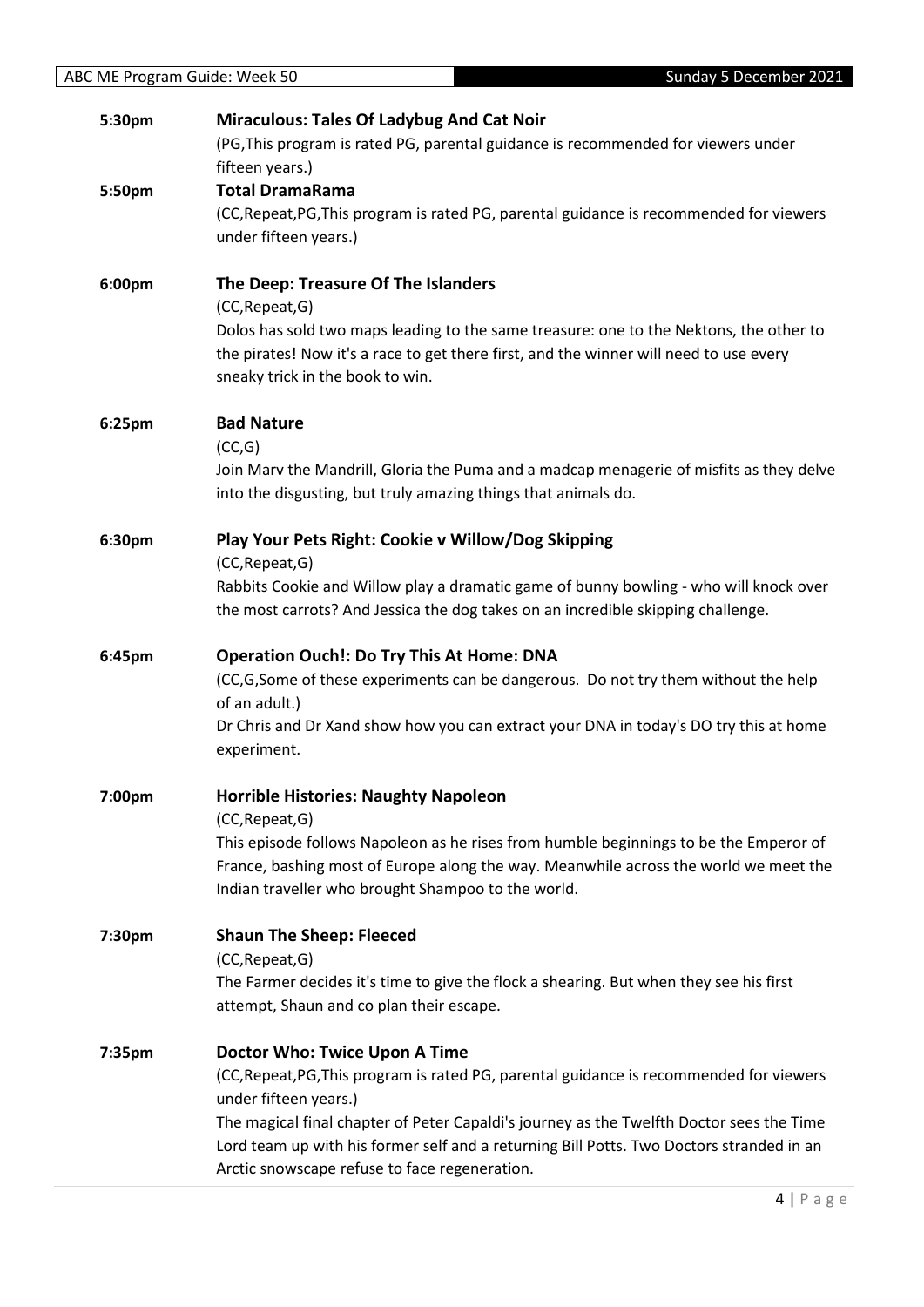| 8:35pm  | The Legend Of Korra: And The Winner Is                                                                                                     |
|---------|--------------------------------------------------------------------------------------------------------------------------------------------|
|         | (CC, Repeat, PG, This program is rated PG, parental guidance is recommended for viewers<br>under fifteen years.)                           |
|         | Book One - Air, Chapter Six: Korra and the Fire Ferrets ready themselves for the pro-                                                      |
|         | bending championship as an evil threat looms over the arena.                                                                               |
| 9:00pm  | <b>Danger Mouse: Crumfan</b>                                                                                                               |
|         | (Repeat, G)                                                                                                                                |
|         | Danger Mouse has his work cut out when Ian becomes Crumhorn's personal assistant.                                                          |
| 9:10pm  | The Adventures Of Puss In Boots: The Iceman Melteth                                                                                        |
|         | (Repeat, PG, This program is rated PG, parental guidance is recommended for viewers<br>under fifteen years.)                               |
|         | A terrifying ice monster comes from the portal with a grudge against Puss in Boots, but                                                    |
|         | when the sun proves too much for the water based beast, the San Lorenzans help in an<br>unexpected way.                                    |
| 9:35pm  | <b>Find Me In Paris: The Nutcracker</b>                                                                                                    |
|         | (CC, Repeat, G)                                                                                                                            |
|         | Lena has the idea to put on a "Night of Tchaikovsky" performance at the school but<br>everything is derailed by a mysterious ball in 1905. |
| 10:00pm | School Of Rock: I Love Rock and Roll: Part 2                                                                                               |
|         | (CC, Repeat, PG, This program is rated PG, parental guidance is recommended for viewers<br>under fifteen years.)                           |
|         | When Dewey's old band gets to play his dream venue at the Austin Music Festival, he is                                                     |
|         | forced to make a choice between his former life and School of Rock.                                                                        |
| 10:20pm | rage                                                                                                                                       |
|         | (Repeat, PG, Some of the music clips in this show may not be appropriate for everyone                                                      |
|         | watching ABC ME. If you're under fifteen you should check with an adult before watching<br>this next show.)                                |
|         | Wall-to-wall music videos, from new releases to classics and the long-forgotten.                                                           |
| 11:25pm | <b>ABC ME Programs Resume At 6am</b>                                                                                                       |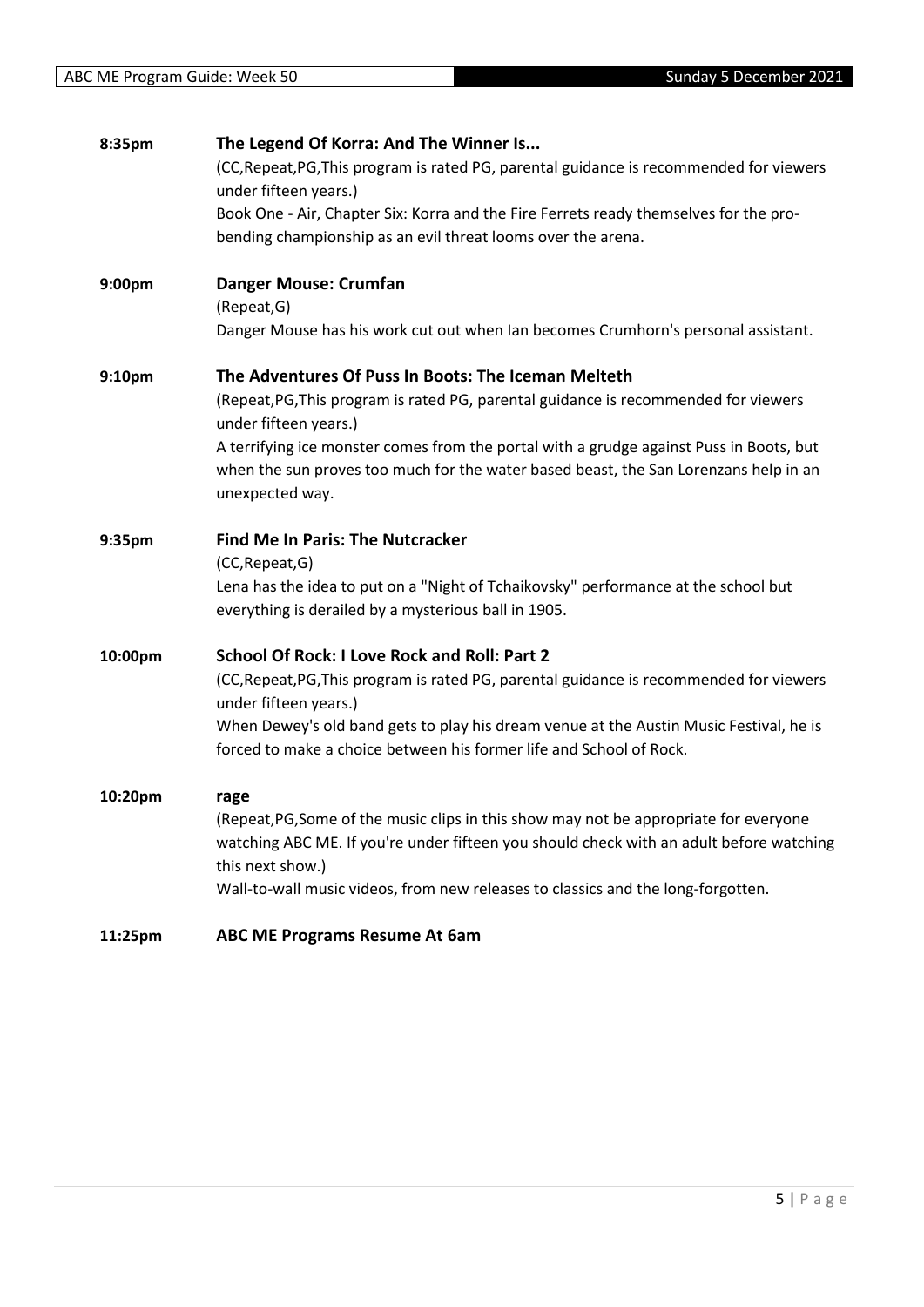### <span id="page-5-0"></span>**Monday, 6 December 2021**

| 6:00am  | <b>Supernoobs</b>                                                                       |
|---------|-----------------------------------------------------------------------------------------|
|         | (CC, Repeat, PG, This program is rated PG, parental guidance is recommended for viewers |
|         | under fifteen years.)                                                                   |
| 6:10am  | <b>Danger Mouse</b>                                                                     |
|         | (Repeat, G)                                                                             |
| 6:25am  | <b>Best Bugs Forever</b>                                                                |
|         | (CC, Repeat, G)                                                                         |
| 6:35am  | <b>Sadie Sparks</b>                                                                     |
|         | (CC, Repeat, G)                                                                         |
| 6:45am  | Kuu Kuu Harajuku                                                                        |
|         | (Repeat, G)                                                                             |
| 7:00am  | <b>Scream Street</b>                                                                    |
|         | (Repeat, G)                                                                             |
| 7:10am  | <b>Dennis And Gnasher Unleashed!</b>                                                    |
|         | (Repeat, G)                                                                             |
| 7:20am  | Dorg Van Dango                                                                          |
|         | (CC,G)                                                                                  |
| 7:35am  | <b>Cloudy With A Chance Of Meatballs</b>                                                |
|         | (Repeat, G)                                                                             |
| 7:45am  | <b>Little Big Awesome</b>                                                               |
|         | (CC, Repeat, G)                                                                         |
| 7:55am  | <b>Dragons: Defenders Of Berk</b>                                                       |
|         | (CC, Repeat, G)                                                                         |
| 8:20am  | The Day My Butt Went Psycho!                                                            |
|         | (CC, Repeat, G)                                                                         |
| 8:45am  | <b>Sally Bollywood</b>                                                                  |
|         | (CC, Repeat, G)                                                                         |
| 8:55am  | <b>Bottersnikes And Gumbles</b>                                                         |
|         | (CC, Repeat, G)                                                                         |
| 9:10am  | <b>Get It Together!</b>                                                                 |
|         | (Repeat, G)                                                                             |
| 9:35am  | <b>Wow That's Amazing</b>                                                               |
|         | (CC, Repeat, G, Some of these experiments can be dangerous. Do not try them without     |
|         | the help of an adult.)                                                                  |
| 10:00am | <b>Mini Lessons: Maths</b>                                                              |
|         | (CC, Repeat, G)                                                                         |
| 10:10am | <b>Wow That's Amazing</b>                                                               |
|         | (CC, Repeat, G, Some of these experiments can be dangerous. Do not try them without     |
|         | the help of an adult.)                                                                  |
| 10:40am | <b>Mini Lessons</b>                                                                     |
|         | (CC, Repeat, G)                                                                         |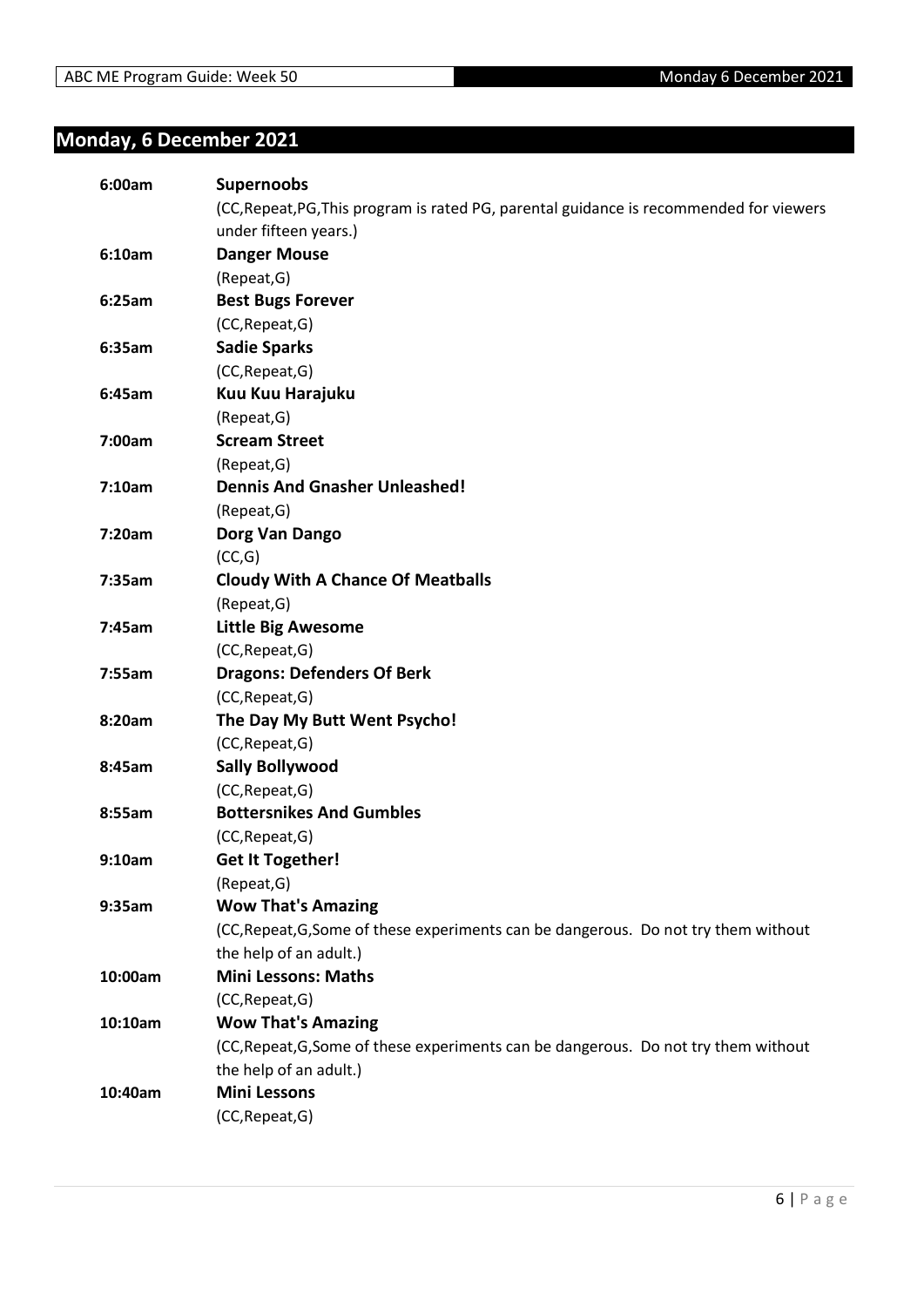| 10:50am            | <b>Look Kool</b>                                                                           |
|--------------------|--------------------------------------------------------------------------------------------|
|                    | (CC, Repeat, G, For some of these activities you need to ask for an adult's permission. Do |
|                    | not try doing them on your own.)                                                           |
| 11:10am            | <b>Science Max! Experiments At Large</b>                                                   |
|                    | (CC, Repeat, G, Some of these experiments can be dangerous. Do not try them without        |
|                    | the help of an adult.)                                                                     |
| 11:35am            | <b>Eco Eye: Sustainable Solutions</b>                                                      |
|                    | (CC, Repeat, G)                                                                            |
| 12:00pm            | <b>Operation Ouch!</b>                                                                     |
|                    | (CC, Repeat, PG, This program is rated PG, parental guidance is recommended for viewers    |
|                    | under fifteen years., This program shows medical procedures. In an emergency ring 000      |
|                    | for help)                                                                                  |
| 12:30pm            | <b>Horrible Histories</b>                                                                  |
|                    | (CC, Repeat, G)                                                                            |
| 1:00pm             | <b>Gym Stars</b>                                                                           |
|                    | (Repeat, G, For some of these activities you need to ask for an adult's permission. Do not |
|                    | try doing them on your own.)                                                               |
| 1:25 <sub>pm</sub> | Hey You! What If                                                                           |
|                    | (Repeat, G)                                                                                |
| 1:30pm             | Mythbusters "There's Your Problem!"                                                        |
|                    | (CC, Repeat, PG, This program is rated PG, parental guidance is recommended for viewers    |
|                    | under fifteen years., This program contains animal treatment that may concern some         |
|                    | viewers)                                                                                   |
| 2:00pm             | <b>Mindful Earth</b>                                                                       |
|                    | (Repeat, G)                                                                                |
| 2:30pm             | <b>The Athena</b>                                                                          |
|                    | (G)                                                                                        |
| 2:55 <sub>pm</sub> | <b>Mortified</b>                                                                           |
|                    | (CC, Repeat, G)                                                                            |
| 3:25 <sub>pm</sub> | <b>Red Dirt Riders</b>                                                                     |
|                    | (Repeat, G)                                                                                |
| 3:40 <sub>pm</sub> | <b>Matilda And The Ramsay Bunch</b>                                                        |
|                    | (Repeat, G, For some of these activities you need to ask for an adult's permission. Do not |
|                    | try doing them on your own.)                                                               |
| 4:00pm             | <b>Art Ninja</b>                                                                           |
|                    | (G, For some of these craft projects you need an adult's help. Do not try making them on   |
|                    | your own.)                                                                                 |
| 4:20pm             | <b>Welcome To Cardboard City</b>                                                           |
|                    | (CC,AD,PG,This program is rated PG, parental guidance is recommended for viewers           |
|                    | under fifteen years.)                                                                      |
| 4:25pm             | <b>How To Do Stuff Good</b>                                                                |
|                    | (CC, Repeat, G, For some of these activities you need to ask for an adult's permission. Do |
|                    | not try doing them on your own.)                                                           |
| 4:45pm             | The Brilliant World Of Tom Gates                                                           |
|                    | (CC,G,For some of these craft projects you need an adult's help. Do not try making them    |
|                    | on your own.)                                                                              |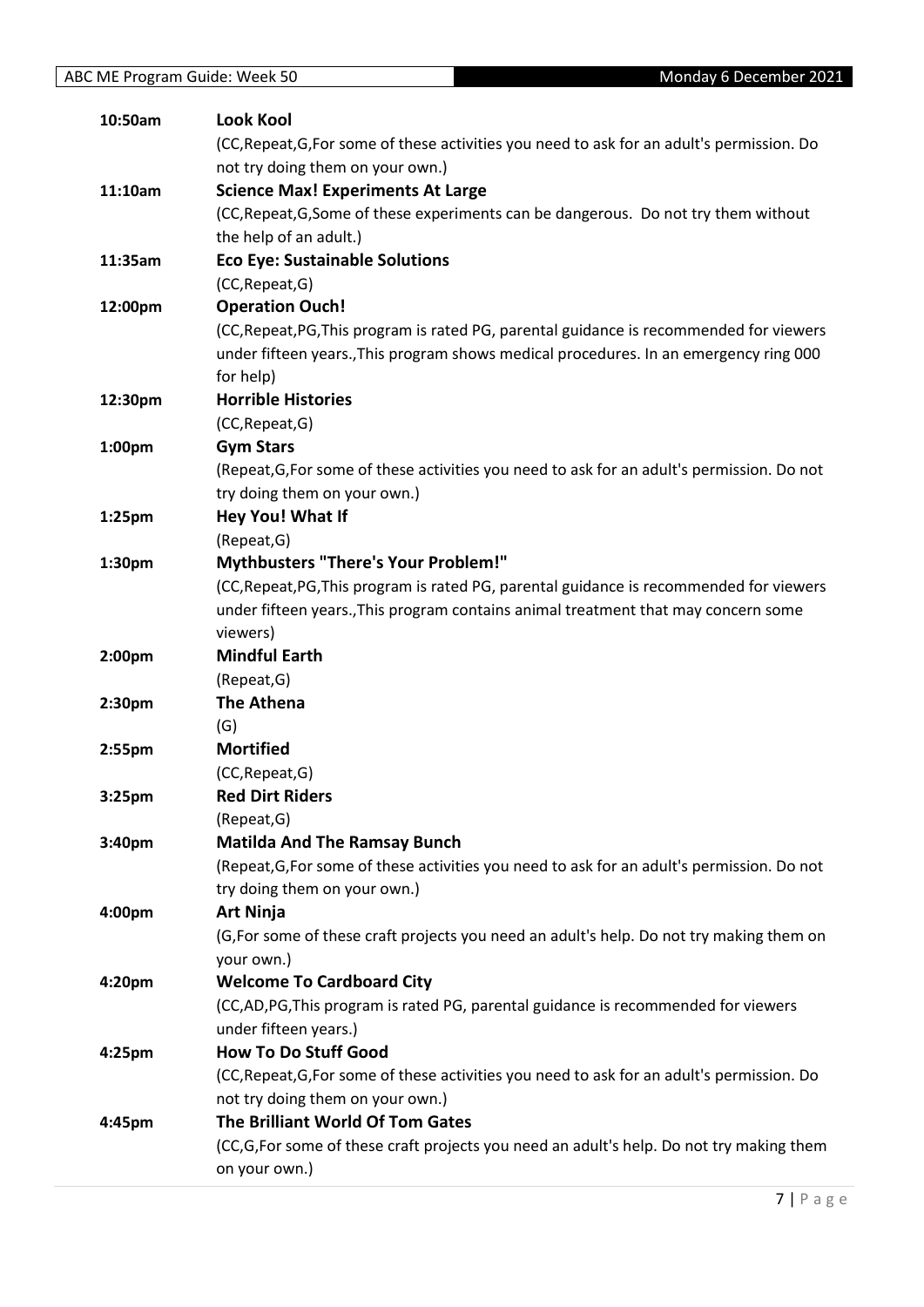| 5:00pm | <b>Hardball</b><br>(CC, Repeat, G)                                                                                                                                                                                                                                                                                                                |
|--------|---------------------------------------------------------------------------------------------------------------------------------------------------------------------------------------------------------------------------------------------------------------------------------------------------------------------------------------------------|
| 5:30pm | <b>Miraculous: Tales Of Ladybug And Cat Noir</b>                                                                                                                                                                                                                                                                                                  |
|        | (PG, This program is rated PG, parental guidance is recommended for viewers under<br>fifteen years.)                                                                                                                                                                                                                                              |
| 5:50pm | <b>Total DramaRama</b><br>(CC, Repeat, PG, This program is rated PG, parental guidance is recommended for viewers<br>under fifteen years.)                                                                                                                                                                                                        |
| 6:00pm | <b>The Deep: Tunnel</b><br>(CC, Repeat, G)<br>As the Nektons explore a mysterious tunnel behind a huge undersea waterfall, strange<br>creatures and strong currents surprise them at every turn. Everything is not as it seems.<br>The true nature of the tunnel will astonish them.                                                              |
| 6:25pm | Jandal Burn: Milk & Corn Freaks<br>(CC, Repeat, G)<br>Kev and Puku both refuse to clean up a bowl of cereal in the living room, and the manky<br>leftovers take on a life of their own                                                                                                                                                            |
| 6:30pm | <b>Operation Ouch!</b><br>(CC, Repeat, G, This program shows medical procedures. In an emergency ring 000 for<br>help)<br>Dr Chris inserts a tiny medical camera up his nose and down his throat to look at how our<br>vocal chords work and takes a terrifying ride on a super scary rollercoaster to find out<br>how our bodies deal with fear. |
| 7:00pm | Horrible Histories: Horrid Henry VIII<br>(CC, Repeat, G)<br>Young Henry struggles with his boring dad, Henry VII, before becoming King and going<br>through so many wives! Across the globe we meet the Ottoman leader Suleiman the<br>Magnificent and Emperor Zhengde.                                                                           |
| 7:30pm | Shaun The Sheep: Sheep On The Loose<br>(CC, Repeat, G)<br>When the Flock nip off on the bus to the local funfair, it's up to Shaun to convince the<br>Farmer that nothing is wrong until Bitzer can round up the lost sheep.                                                                                                                      |
| 7:35pm | <b>Space Nova: Star Dust</b><br>(CC, Repeat, G)<br>The Novas, a family of space explorers make an interstellar discovery that will change the<br>course of history when they chance across an alien space craft and its ethereal substance<br>- Star Dust.                                                                                        |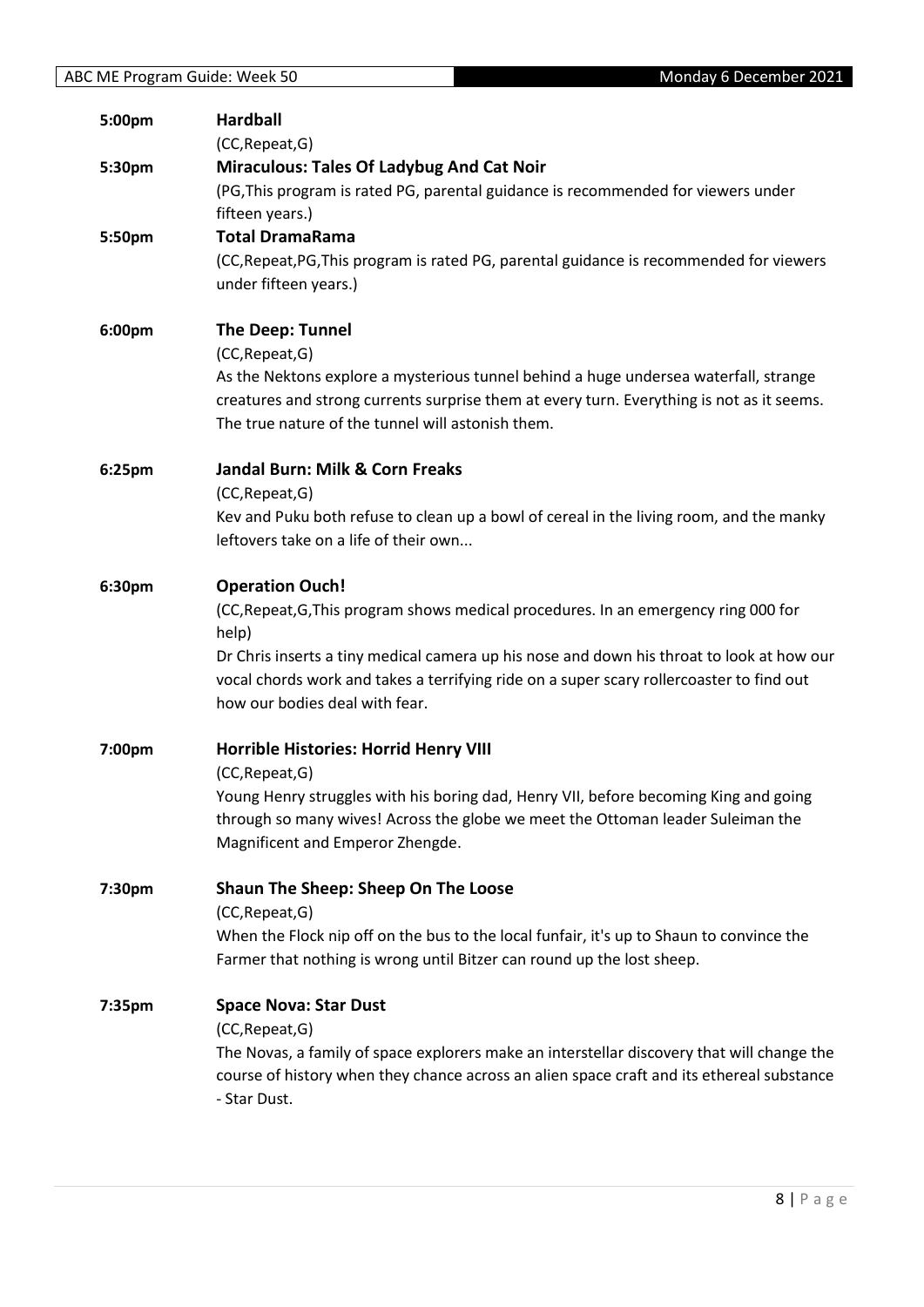| 8:00pm  | The Penguins Of Madagascar: The Red Squirrel/ It's About Time<br>(CC,AD,Repeat,G)                                                                                                                    |
|---------|------------------------------------------------------------------------------------------------------------------------------------------------------------------------------------------------------|
|         | When the Penguins discover Skipper's idol - Rockgut, they fall under his paranoid spell.<br>Kowalski threatens to tear the space/time continuum with the time machine he's built.                    |
| 8:25pm  | The Legend Of Korra: The Aftermath                                                                                                                                                                   |
|         | (CC, Repeat, PG, This program is rated PG, parental guidance is recommended for viewers<br>under fifteen years.)                                                                                     |
|         | Book One - Air, Chapter Seven: Tensions mount when Korra begins to suspect an ally is<br>working for the Equalists.                                                                                  |
| 8:50pm  | <b>Danger Mouse: Nero Come Home</b><br>(Repeat, G)                                                                                                                                                   |
|         | Penfold gets an unlikely pet.                                                                                                                                                                        |
| 9:00pm  | The Adventures Of Puss In Boots: Swine And Roses                                                                                                                                                     |
|         | (Repeat, PG, This program is rated PG, parental guidance is recommended for viewers<br>under fifteen years.)                                                                                         |
|         | It's Lord Crispintine's Day, and Toby is set on Cleevil as his Crispintine, but after a gang of                                                                                                      |
|         | imps from the portal teach Toby to be a real "bad boy," he learns of their true plans.                                                                                                               |
| 9:25pm  | <b>Find Me In Paris: Four Heirs</b>                                                                                                                                                                  |
|         | (CC, Repeat, G)                                                                                                                                                                                      |
|         | The "Night of Tchaikovsky" performance is about to begin, but Ines, Jeff and Isaac are<br>trapped in 1905.                                                                                           |
| 9:50pm  | <b>School Of Rock: Not Afraid</b>                                                                                                                                                                    |
|         | (CC, Repeat, PG, This program is rated PG, parental guidance is recommended for viewers                                                                                                              |
|         | under fifteen years.)<br>When School of Rock attempts to become the leading Quinceanera band in Austin,                                                                                              |
|         | everything seems to go wrong, thanks to a scary movie.                                                                                                                                               |
| 10:10pm | rage                                                                                                                                                                                                 |
|         | (Repeat, PG, Some of the music clips in this show may not be appropriate for everyone<br>watching ABC ME. If you're under fifteen you should check with an adult before watching<br>this next show.) |
|         | Wall-to-wall music videos, from new releases to classics and the long-forgotten.                                                                                                                     |
| 11:15pm | <b>ABC ME Programs Resume At 6am</b>                                                                                                                                                                 |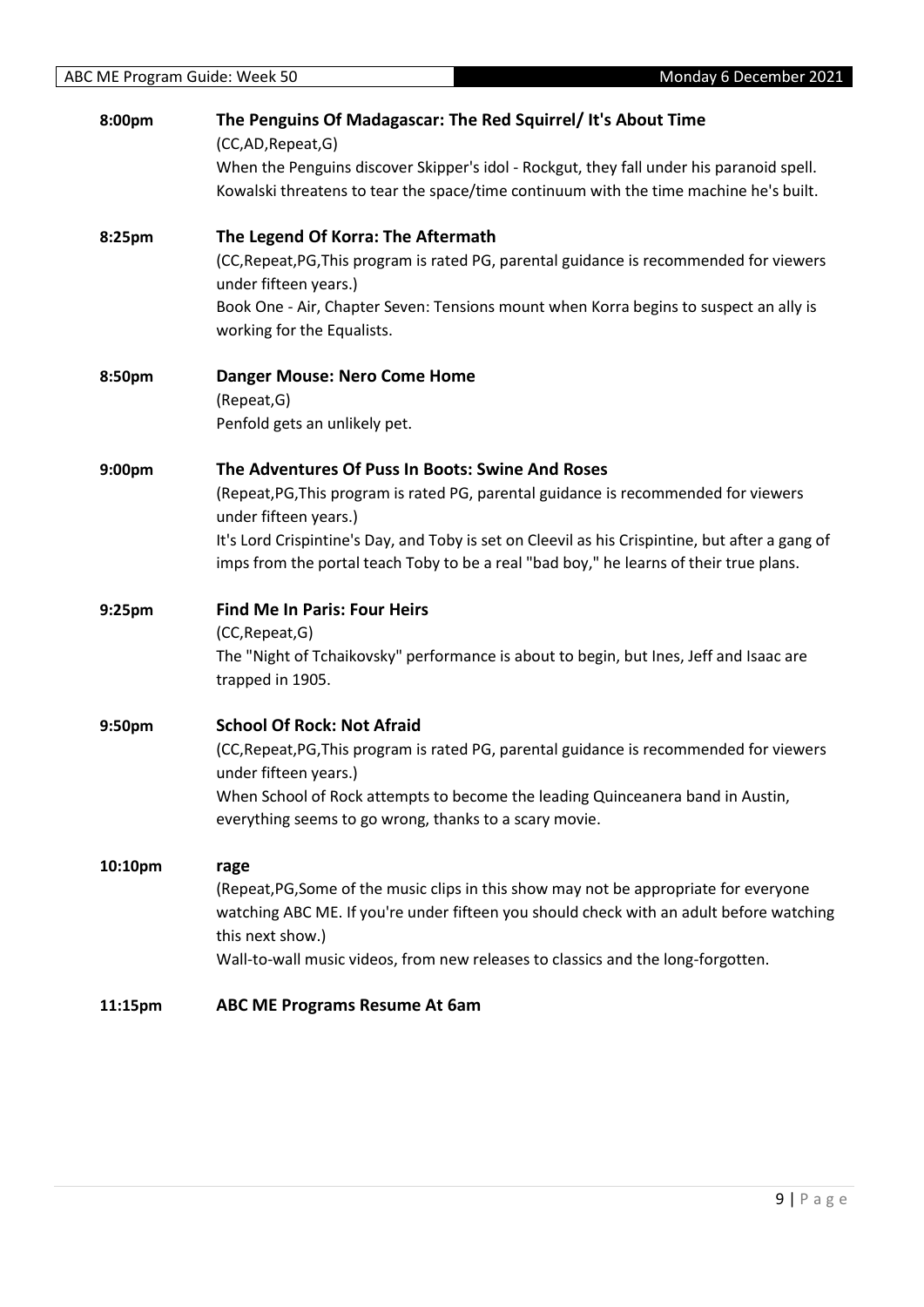### <span id="page-9-0"></span>**Tuesday, 7 December 2021**

| 6:00am  | <b>Supernoobs</b>                                                                   |
|---------|-------------------------------------------------------------------------------------|
|         | (CC, Repeat, G)                                                                     |
| 6:10am  | <b>Danger Mouse</b>                                                                 |
|         | (Repeat, G)                                                                         |
| 6:25am  | <b>Best Bugs Forever</b>                                                            |
|         | (CC, Repeat, G)                                                                     |
| 6:35am  | <b>Sadie Sparks</b>                                                                 |
|         | (Repeat, PG, This program is rated PG, parental guidance is recommended for viewers |
|         | under fifteen years.)                                                               |
| 6:45am  | Kuu Kuu Harajuku                                                                    |
|         | (Repeat, G)                                                                         |
| 7:00am  | <b>Scream Street</b>                                                                |
|         | (Repeat, G)                                                                         |
| 7:10am  | <b>Dennis And Gnasher Unleashed!</b>                                                |
|         | (Repeat, G)                                                                         |
| 7:20am  | Dorg Van Dango                                                                      |
|         | (CC,G)                                                                              |
| 7:35am  | <b>Cloudy With A Chance Of Meatballs</b>                                            |
|         | (Repeat, G)                                                                         |
| 7:45am  | <b>Little Big Awesome</b>                                                           |
|         | (CC, Repeat, G)                                                                     |
| 7:55am  | <b>Dragons: Defenders Of Berk</b>                                                   |
|         | (CC, Repeat, G)                                                                     |
| 8:20am  | The Day My Butt Went Psycho!                                                        |
|         | (CC, Repeat, G)                                                                     |
| 8:45am  | <b>Sally Bollywood</b>                                                              |
|         | (CC, Repeat, G)                                                                     |
| 8:55am  | <b>Bottersnikes And Gumbles</b>                                                     |
|         | (CC, Repeat, G)                                                                     |
| 9:10am  | <b>Get It Together!</b>                                                             |
|         | (Repeat, G)                                                                         |
| 9:35am  | <b>Wow That's Amazing</b>                                                           |
|         | (CC, Repeat, G, Some of these experiments can be dangerous. Do not try them without |
|         | the help of an adult.)                                                              |
| 10:00am | <b>George The Farmer</b>                                                            |
|         | (CC, Repeat, G)                                                                     |
| 10:05am | <b>George The Farmer</b>                                                            |
|         | (CC, Repeat, G)                                                                     |
| 10:15am | <b>George The Farmer</b>                                                            |
|         | (CC, Repeat, G)                                                                     |
| 10:25am | Where in the World?                                                                 |
|         | (CC, Repeat, G)                                                                     |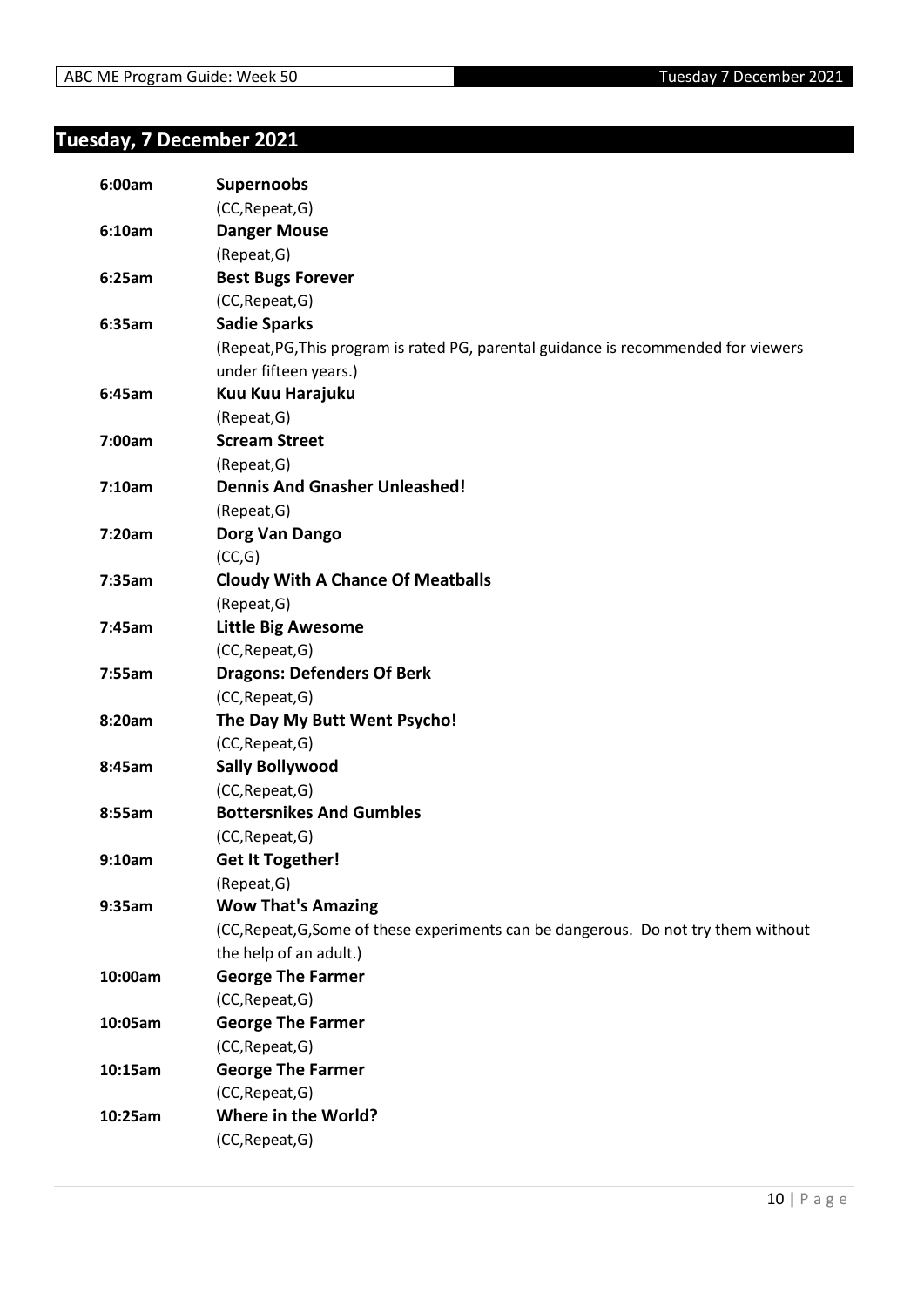| 10:40am            | <b>Koumi's Animated Picture Book</b><br>(G)                                                               |
|--------------------|-----------------------------------------------------------------------------------------------------------|
| 10:45am            | <b>Maddie's Do You Know?</b>                                                                              |
|                    | (CC,G)                                                                                                    |
| 10:50am            | <b>Water Wisdom</b>                                                                                       |
|                    | (Repeat, G, Aboriginal and Torres Strait Islander viewers are advised that the following                  |
|                    | program contains images and voices of people who have died)                                               |
| 11:00am            | <b>Mindful Earth</b>                                                                                      |
|                    | (Repeat, G)                                                                                               |
| 11:30am            | <b>Get Into Textiles</b>                                                                                  |
|                    | (CC, Repeat, G)                                                                                           |
| 12:00pm            | <b>Operation Ouch!</b>                                                                                    |
|                    | (CC, Repeat, G, This program shows medical procedures. In an emergency ring 000 for                       |
|                    | help)                                                                                                     |
| 12:30pm            | <b>Horrible Histories</b>                                                                                 |
|                    | (CC, Repeat, G)                                                                                           |
| 1:00pm             | <b>Gym Stars</b>                                                                                          |
|                    | (Repeat, G)                                                                                               |
| 1:25pm             | Hey You! What If                                                                                          |
|                    | (Repeat, G)                                                                                               |
| 1:30pm             | <b>Mythbusters "There's Your Problem!"</b>                                                                |
|                    | (CC, Repeat, PG, This program is rated PG, parental guidance is recommended for viewers                   |
|                    | under fifteen years.)                                                                                     |
| 2:00pm             | <b>Mindful Earth</b>                                                                                      |
|                    | (Repeat, G)                                                                                               |
| 2:30pm             | <b>The Athena</b>                                                                                         |
|                    | (G)                                                                                                       |
| 2:55pm             | <b>Mortified</b>                                                                                          |
|                    | (CC, Repeat, G)                                                                                           |
| 3:25pm             | <b>Red Dirt Riders</b>                                                                                    |
|                    | (Repeat, G)                                                                                               |
| 3:40 <sub>pm</sub> | <b>Matilda And The Ramsay Bunch</b>                                                                       |
|                    | (Repeat, G)                                                                                               |
| 4:00pm             | <b>Art Ninja</b>                                                                                          |
|                    | (G, For some of these craft projects you need an adult's help. Do not try making them on                  |
|                    | your own.)<br><b>Welcome To Cardboard City</b>                                                            |
| 4:20pm             |                                                                                                           |
|                    | (CC,AD,PG,This program is rated PG, parental guidance is recommended for viewers<br>under fifteen years.) |
| 4:25pm             | <b>How To Do Stuff Good</b>                                                                               |
|                    | (CC, Repeat, G, For some of these activities you need to ask for an adult's permission. Do                |
|                    | not try doing them on your own.)                                                                          |
| 4:45pm             | The Brilliant World Of Tom Gates                                                                          |
|                    | (CC,G,For some of these craft projects you need an adult's help. Do not try making them                   |
|                    | on your own.)                                                                                             |
|                    |                                                                                                           |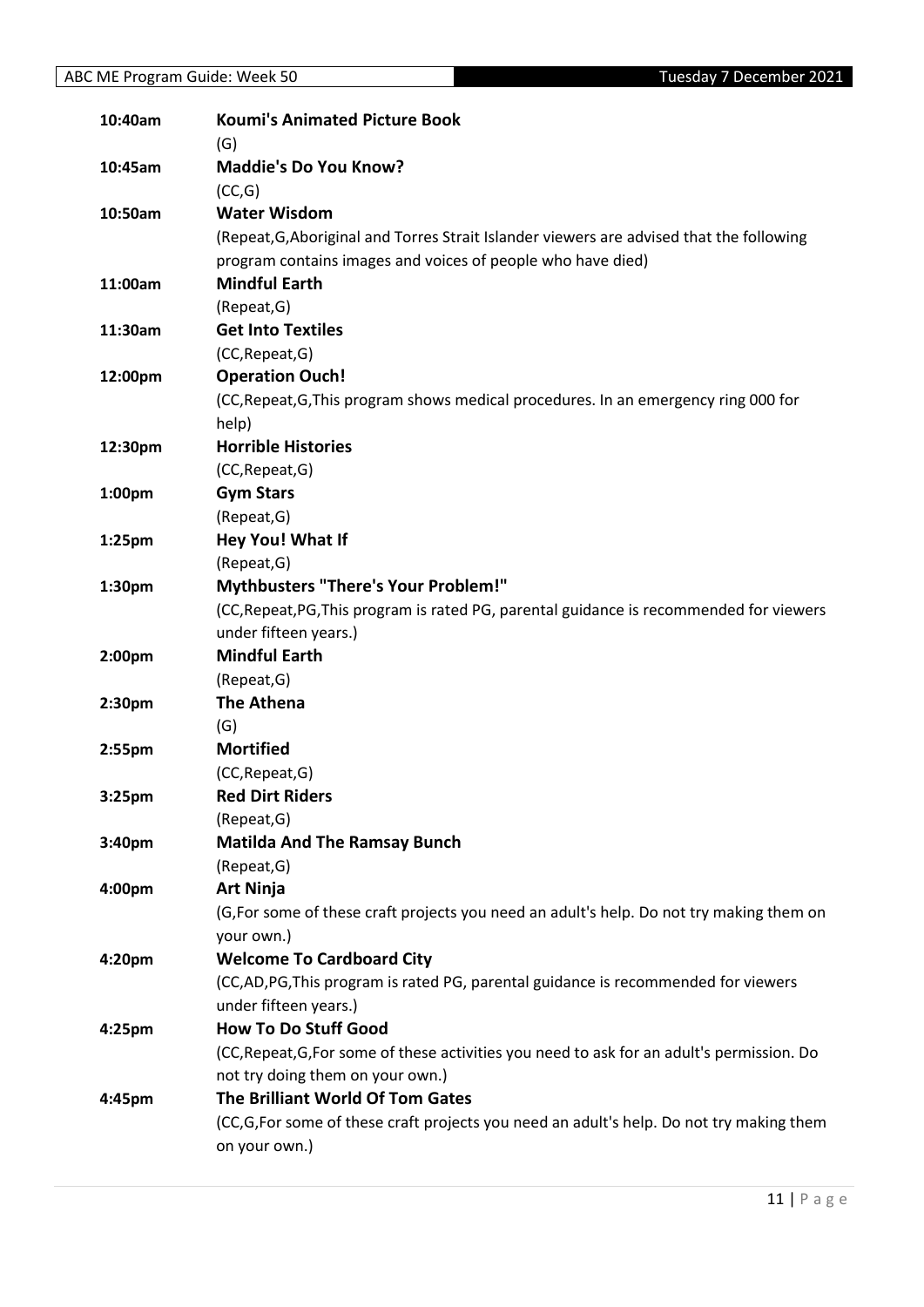| 5:00pm | <b>Hardball</b><br>(CC, Repeat, G)                                                                                                                                                                                                                                                                                      |
|--------|-------------------------------------------------------------------------------------------------------------------------------------------------------------------------------------------------------------------------------------------------------------------------------------------------------------------------|
| 5:30pm | <b>Miraculous: Tales Of Ladybug And Cat Noir</b><br>(G)                                                                                                                                                                                                                                                                 |
| 5:50pm | <b>Total DramaRama</b><br>(CC, Repeat, PG, This program is rated PG, parental guidance is recommended for viewers<br>under fifteen years.)                                                                                                                                                                              |
| 6:00pm | The Deep: The Sunken Gallery<br>(CC, Repeat, G)<br>The Nektons are arrested for stealing! Ant and Fontaine escape to prove their innocence,<br>but whoever set them up is already two steps ahead. Clearing the Nekton name won't be<br>easy - especially with a spy aboard the Aronnax!                                |
| 6:25pm | <b>Jandal Burn: Prank Day</b><br>(CC, Repeat, G)<br>Frustrated by Puku's excellent pranks, Kev enlists Gav's help to prank her back a<br>mistake he'll soon regret.                                                                                                                                                     |
| 6:30pm | <b>Operation Ouch!</b><br>(CC, Repeat, G, This program shows medical procedures. In an emergency ring 000 for<br>help)<br>The doctors perform an experiment with wee to explain what it is made of and why our<br>bodies produce it. Plus Dr Chris comes face to face with 180 of the world's most<br>dangerous snakes! |
| 7:00pm | Horrible Histories: Gorgeous George III<br>(CC, Repeat, G)<br>We follow George from an unpopular King to a much loved figure some 60 years later<br>and check out a bit of his Court Life. The Battles of the Day team give us their unique<br>insight into the American Revolution.                                    |
| 7:30pm | Shaun The Sheep: Bitzer Puts His Foot In It<br>(CC, Repeat, G)<br>The Farmer is laying concrete and Bitzer is left to guard it while it dries. But the wet<br>cement proves too much of a temptation for Shaun and the flock                                                                                            |
| 7:35pm | <b>Space Nova: Over Being A Nova</b><br>(CC, Repeat, G)<br>Bored with cataloguing rocks, Adelaide accepts a challenge to a "space-race" against Sol.<br>But when Sol gets in trouble, Adelaide and Jet perform a heroic rescue and rediscover<br>what being a Nova is all about.                                        |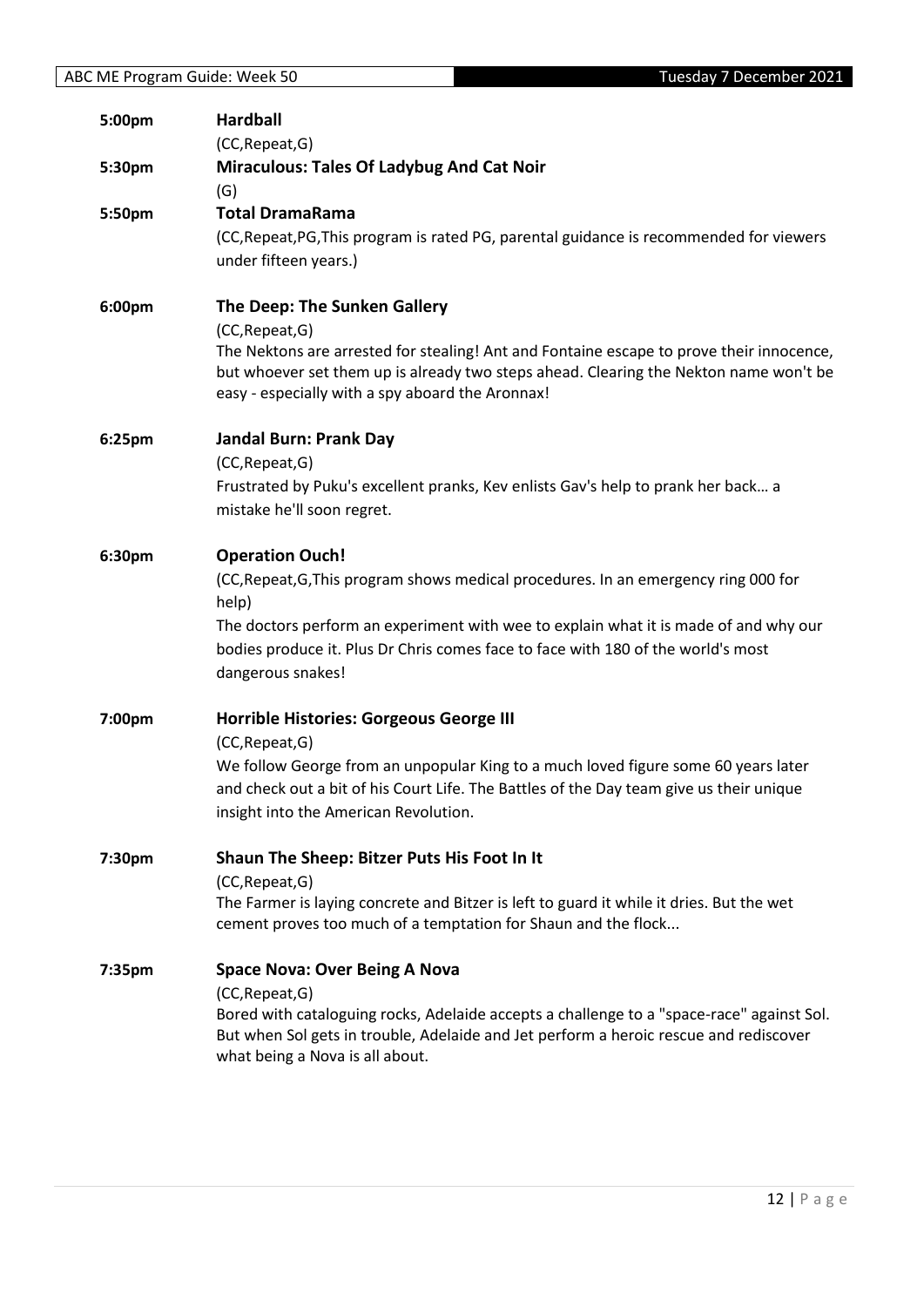| 8:00pm  | The Penguins Of Madagascar: Kaboom and Kabust/The Helmet<br>(CC,AD,Repeat,G)                                                                                                                                                           |
|---------|----------------------------------------------------------------------------------------------------------------------------------------------------------------------------------------------------------------------------------------|
|         | When the Penguins send Rico off to help King Julien an unlikely friendship develops<br>between them. When King Julien steals Kowalski's new invention - a helmet that can<br>make whatever you are thinking happen - he creates chaos. |
| 8:25pm  | The Legend Of Korra: When Extremes Meet<br>(CC, Repeat, PG, This program is rated PG, parental guidance is recommended for viewers                                                                                                     |
|         | under fifteen years.)<br>Book One - Air, Chapter Eight: Korra faces off with Councilman Tarrlok as Equalist activity<br>continues to rise in Republic City.                                                                            |
| 8:50pm  | <b>Danger Mouse: The Scare Mouse Project</b>                                                                                                                                                                                           |
|         | (Repeat, PG, This program is rated PG, parental guidance is recommended for viewers<br>under fifteen years.)                                                                                                                           |
|         | Colonel K spins a terrifying tale about the Headless Postman.                                                                                                                                                                          |
| 9:00pm  | The Adventures Of Puss In Boots: The Great Stink                                                                                                                                                                                       |
|         | (Repeat, PG, This program is rated PG, parental guidance is recommended for viewers<br>under fifteen years.)                                                                                                                           |
|         | When a god awful stench pours forth from the portal, Puss and company must deal with<br>the vomit inducing consequences.                                                                                                               |
| 9:25pm  | <b>Find Me In Paris: The Deal</b>                                                                                                                                                                                                      |
|         | (CC, Repeat, G)<br>Lena, Henri, Frank and Nico are being held captive in the white room until they reach an<br>agreement with the Bureau.                                                                                              |
| 9:50pm  | <b>School Of Rock: Photograph</b>                                                                                                                                                                                                      |
|         | (CC, Repeat, PG, This program is rated PG, parental guidance is recommended for viewers<br>under fifteen years.)                                                                                                                       |
|         | The whole band works together to get Zack to look perfect for photo day, so he can<br>finally have a picture on his parents' mantle at home.                                                                                           |
| 10:10pm | rage                                                                                                                                                                                                                                   |
|         | (Repeat, PG, Some of the music clips in this show may not be appropriate for everyone<br>watching ABC ME. If you're under fifteen you should check with an adult before watching                                                       |
|         | this next show.)<br>Wall-to-wall music videos, from new releases to classics and the long-forgotten.                                                                                                                                   |
| 11:15pm | ABC ME Programs Resume At 6am                                                                                                                                                                                                          |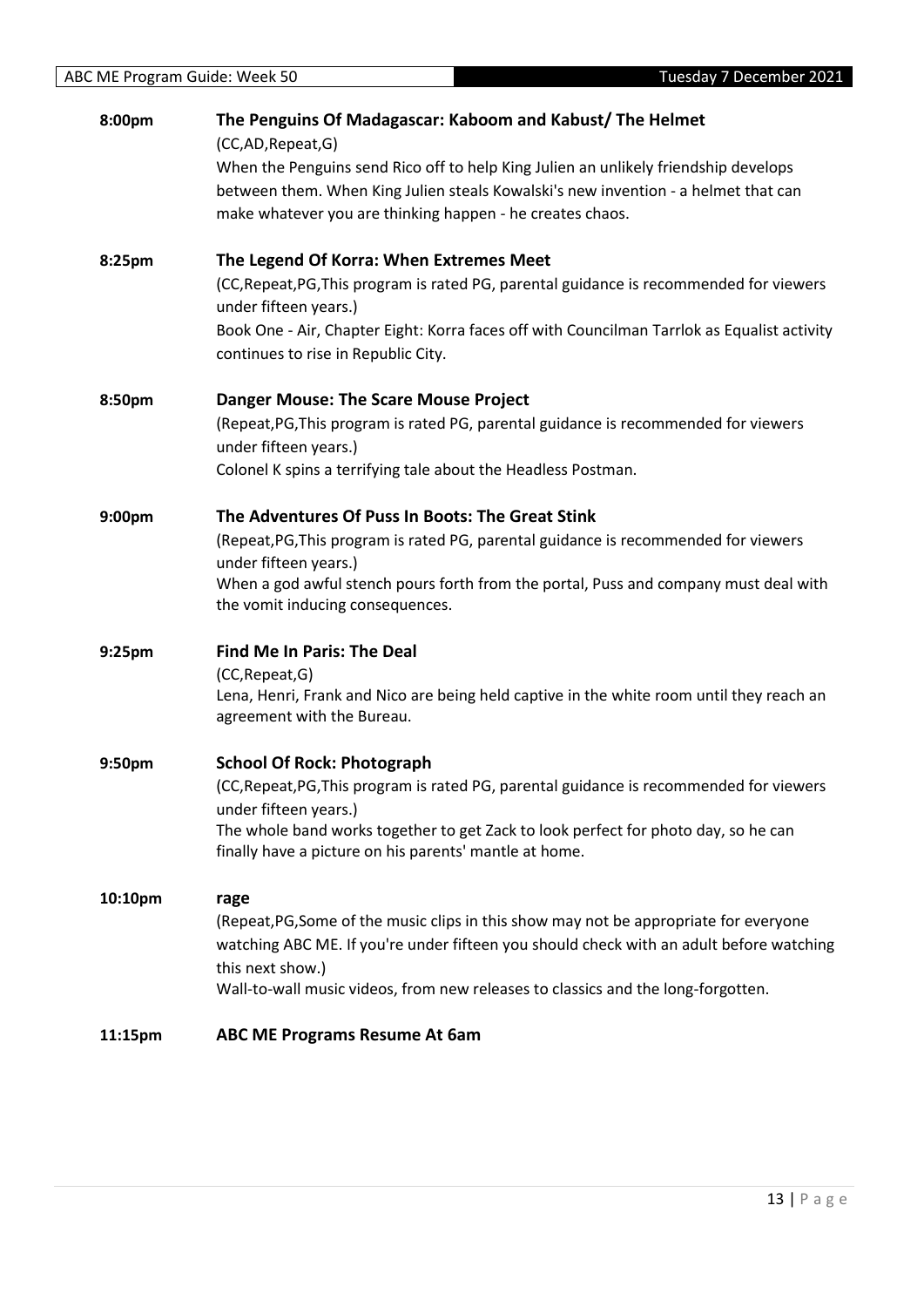### <span id="page-13-0"></span>**Wednesday, 8 December 2021**

| 6:00am  | <b>Supernoobs</b>                                                                          |
|---------|--------------------------------------------------------------------------------------------|
|         | (CC, Repeat, G)                                                                            |
| 6:10am  | <b>Danger Mouse</b>                                                                        |
|         | (Repeat, G)                                                                                |
| 6:25am  | <b>Best Bugs Forever</b>                                                                   |
|         | (CC, Repeat, G)                                                                            |
| 6:35am  | <b>Sadie Sparks</b>                                                                        |
|         | (Repeat, G)                                                                                |
| 6:45am  | Kuu Kuu Harajuku                                                                           |
|         | (Repeat, G)                                                                                |
| 7:00am  | <b>Scream Street</b>                                                                       |
|         | (Repeat, G)                                                                                |
| 7:10am  | <b>Dennis And Gnasher Unleashed!</b>                                                       |
|         | (Repeat, G)                                                                                |
| 7:20am  | Dorg Van Dango                                                                             |
|         | (CC,G)                                                                                     |
| 7:35am  | <b>Cloudy With A Chance Of Meatballs</b>                                                   |
|         | (Repeat, G)                                                                                |
| 7:45am  | <b>Little Big Awesome</b>                                                                  |
|         | (CC, Repeat, G)                                                                            |
| 7:55am  | <b>Dragons: Defenders Of Berk</b>                                                          |
|         | (CC, Repeat, G)                                                                            |
| 8:20am  | The Day My Butt Went Psycho!                                                               |
|         | (CC, Repeat, G)                                                                            |
| 8:45am  | <b>Sally Bollywood</b>                                                                     |
|         | (CC, Repeat, G)                                                                            |
| 8:55am  | <b>Bottersnikes And Gumbles</b>                                                            |
|         | (CC, Repeat, G)                                                                            |
| 9:10am  | <b>Get It Together!</b>                                                                    |
|         | (Repeat, G)                                                                                |
| 9:35am  | <b>Wow That's Amazing</b>                                                                  |
|         | (CC, Repeat, G, Some of these experiments can be dangerous. Do not try them without        |
|         | the help of an adult.)                                                                     |
| 10:00am | <b>Rhymes And Songs</b>                                                                    |
|         | (CC,G)                                                                                     |
| 10:15am | <b>What's For Dinner?</b>                                                                  |
|         | (CC, Repeat, G)                                                                            |
| 10:25am | Further Back In Time For Dinner: Daily Life In The Past                                    |
|         | (Repeat, G)                                                                                |
| 10:35am | Are You Tougher Than Your Ancestors?                                                       |
|         | (CC, Repeat, G, For some of these activities you need to ask for an adult's permission. Do |
|         | not try doing them on your own.)                                                           |
|         |                                                                                            |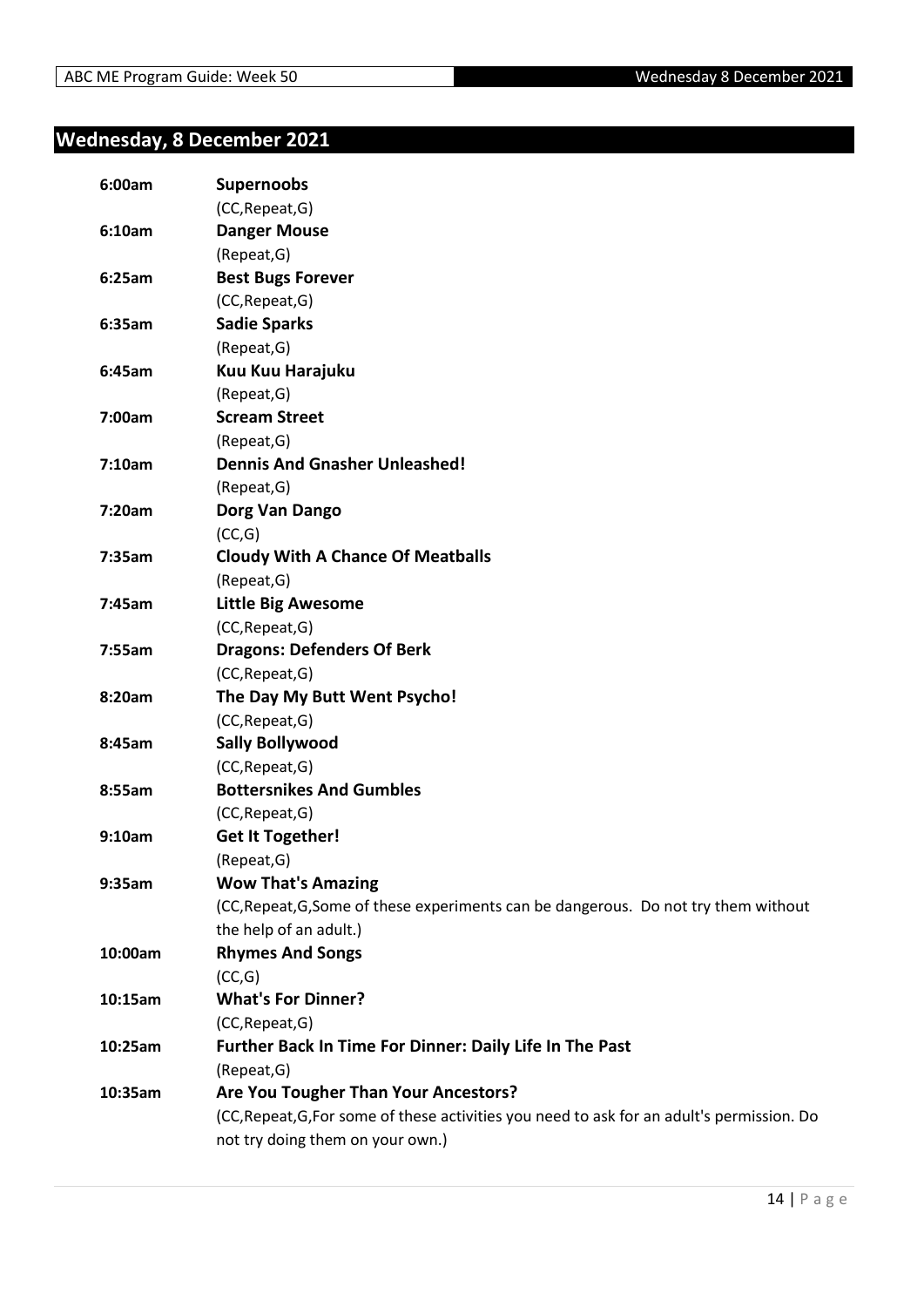| 11:00am            | <b>BTN Specials</b>                                                                                                                     |
|--------------------|-----------------------------------------------------------------------------------------------------------------------------------------|
|                    | (CC, Repeat)                                                                                                                            |
| 11:10am            | <b>BTN: Antarctica Special</b>                                                                                                          |
|                    | (CC, Repeat)                                                                                                                            |
| 11:35am            | <b>Kids of Courage</b>                                                                                                                  |
|                    | (CC, Repeat, PG, This program is rated PG, parental guidance is recommended for viewers                                                 |
|                    | under fifteen years.)                                                                                                                   |
| 12:00pm            | <b>Operation Ouch!</b>                                                                                                                  |
|                    | (CC, Repeat, PG, This program is rated PG, parental guidance is recommended for viewers                                                 |
|                    | under fifteen years., This program shows medical procedures. In an emergency ring 000                                                   |
|                    | for help)                                                                                                                               |
| 12:30pm            | <b>Horrible Histories</b>                                                                                                               |
|                    | (CC, Repeat, G)                                                                                                                         |
| 1:00 <sub>pm</sub> | <b>Gym Stars</b>                                                                                                                        |
|                    | (Repeat, G)                                                                                                                             |
| 1:25 <sub>pm</sub> | Hey You! What If                                                                                                                        |
|                    | (Repeat, G)                                                                                                                             |
| 1:30pm             | <b>Mythbusters "There's Your Problem!"</b><br>(CC, Repeat, PG, This episode of Mythbusters: There's Your Problem is classified PG. Some |
|                    | of the experiments may upset younger children. Parental guidance is recommended for                                                     |
|                    | viewers under 15)                                                                                                                       |
| 2:00 <sub>pm</sub> | <b>Mimi On A Mission: Digital Detox</b>                                                                                                 |
|                    | (CC, Repeat, PG, This program is rated PG, parental guidance is recommended for viewers                                                 |
|                    | under fifteen years., The program contains themes appropriate to a teenage audience.                                                    |
|                    | Some parents may consider it inappropriate for younger children.)                                                                       |
| 2:20 <sub>pm</sub> | <b>Mighty Mike</b>                                                                                                                      |
|                    | (Repeat, G)                                                                                                                             |
| 2:30 <sub>pm</sub> | <b>The Athena</b>                                                                                                                       |
|                    | (G)                                                                                                                                     |
| 2:55 <sub>pm</sub> | <b>Mortified</b>                                                                                                                        |
|                    | (CC, Repeat, G)                                                                                                                         |
| 3:25 <sub>pm</sub> | <b>Red Dirt Riders</b>                                                                                                                  |
|                    | (Repeat, G)                                                                                                                             |
| 3:40pm             | <b>Matilda And The Ramsay Bunch</b>                                                                                                     |
|                    | (Repeat, G)                                                                                                                             |
| 4:00pm             | <b>Art Ninja</b>                                                                                                                        |
|                    | (G, For some of these craft projects you need an adult's help. Do not try making them on                                                |
|                    | your own.)                                                                                                                              |
| 4:20pm             | <b>Welcome To Cardboard City</b>                                                                                                        |
|                    | (CC, AD, G)                                                                                                                             |
| 4:25pm             | <b>How To Do Stuff Good</b>                                                                                                             |
|                    | (CC, Repeat, G, For some of these activities you need to ask for an adult's permission. Do                                              |
|                    | not try doing them on your own.)                                                                                                        |
| 4:45pm             | The Brilliant World Of Tom Gates                                                                                                        |
|                    | (CC,G,For some of these craft projects you need an adult's help. Do not try making them                                                 |
|                    | on your own.)                                                                                                                           |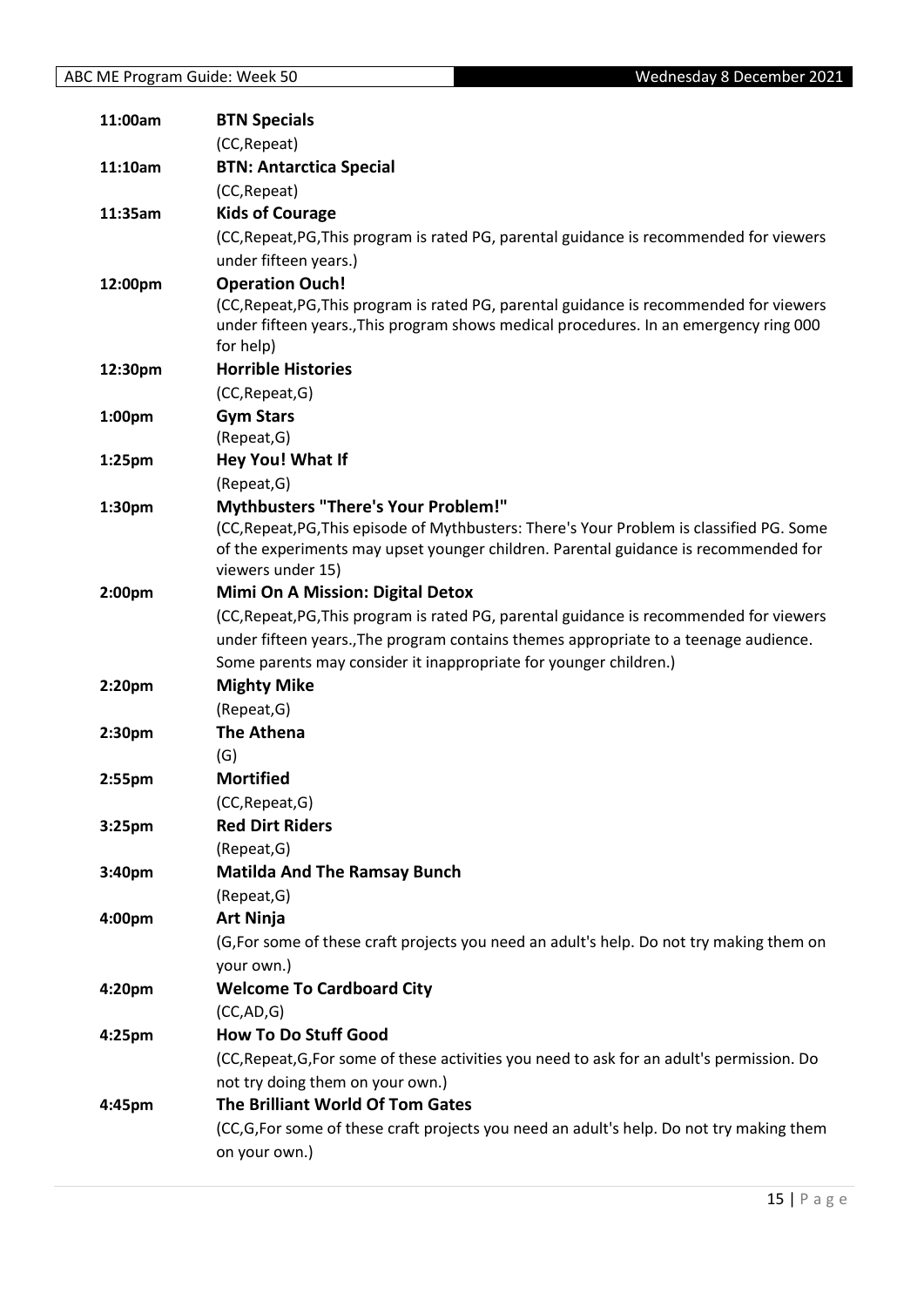| 5:00pm           | <b>Hardball</b><br>(CC, Repeat, G)                                                                                                                                                                                                                                                                                                                                                        |
|------------------|-------------------------------------------------------------------------------------------------------------------------------------------------------------------------------------------------------------------------------------------------------------------------------------------------------------------------------------------------------------------------------------------|
| 5:30pm<br>5:50pm | <b>Miraculous: Tales Of Ladybug And Cat Noir</b><br>(PG, This program is rated PG, parental guidance is recommended for viewers under<br>fifteen years.)<br><b>Total DramaRama</b>                                                                                                                                                                                                        |
|                  | (CC, Repeat, G)                                                                                                                                                                                                                                                                                                                                                                           |
| 6:00pm           | <b>The Deep: Field Of Giants</b><br>(CC, Repeat, G)<br>Fontaine and Smiling Finn get stuck inside a giant clam as the dark orca pirates battle the<br>Nektons for the giant pearl within! Air is scarce and time is running out. Can the pirates<br>and Nektons work together to save them?                                                                                               |
| 6:25pm           | <b>Jandal Burn: Idol Lies</b><br>(CC, Repeat, G)<br>When Puku's cool older brother Hohepa visits, Kev is star-struck and wants to be best<br>friends - making Puku heaps jealous.                                                                                                                                                                                                         |
| 6:30pm           | <b>Operation Ouch!</b><br>(CC, Repeat, G, This program shows medical procedures. In an emergency ring 000 for<br>help)<br>The doctors investigate what happens when blood is full of oxygen by whisking up a<br>blood smoothie! Dr Xand visits a special medical collection of body parts to find out<br>some ways in which human organs can go seriously wrong.                          |
| 7:00pm           | <b>Horrible Histories: Bolshy Boudica</b><br>(CC, Repeat, PG, This program is rated PG, parental guidance is recommended for viewers<br>under fifteen years.)<br>Boudica turns against her Roman masters and unleashes her Wrecking Ball on<br>Colchester, St Albans and London. We also meet famous Emperors Caligula and Nero,<br>dishing out their unique brand of Imperial nastiness. |
| 7:30pm           | <b>Shaun The Sheep: Hiccups</b><br>(CC, Repeat, G)<br>Shirley drinks Bitzer's fizzy pop and gets a nasty case of hiccups, but none of the cures<br>Shaun tries seems to work. Until the Farmer takes a bath, that is                                                                                                                                                                      |
| 7:35pm           | <b>Space Nova: Black Hamster</b><br>(CC, Repeat, G)<br>When Jet creates a nutrient-dense 'super pickle', it attracts a space hamster whose<br>survival instinct puts the whole port in great danger. Jet will have to free his new friend<br>in order to guarantee Luna Port's safety.                                                                                                    |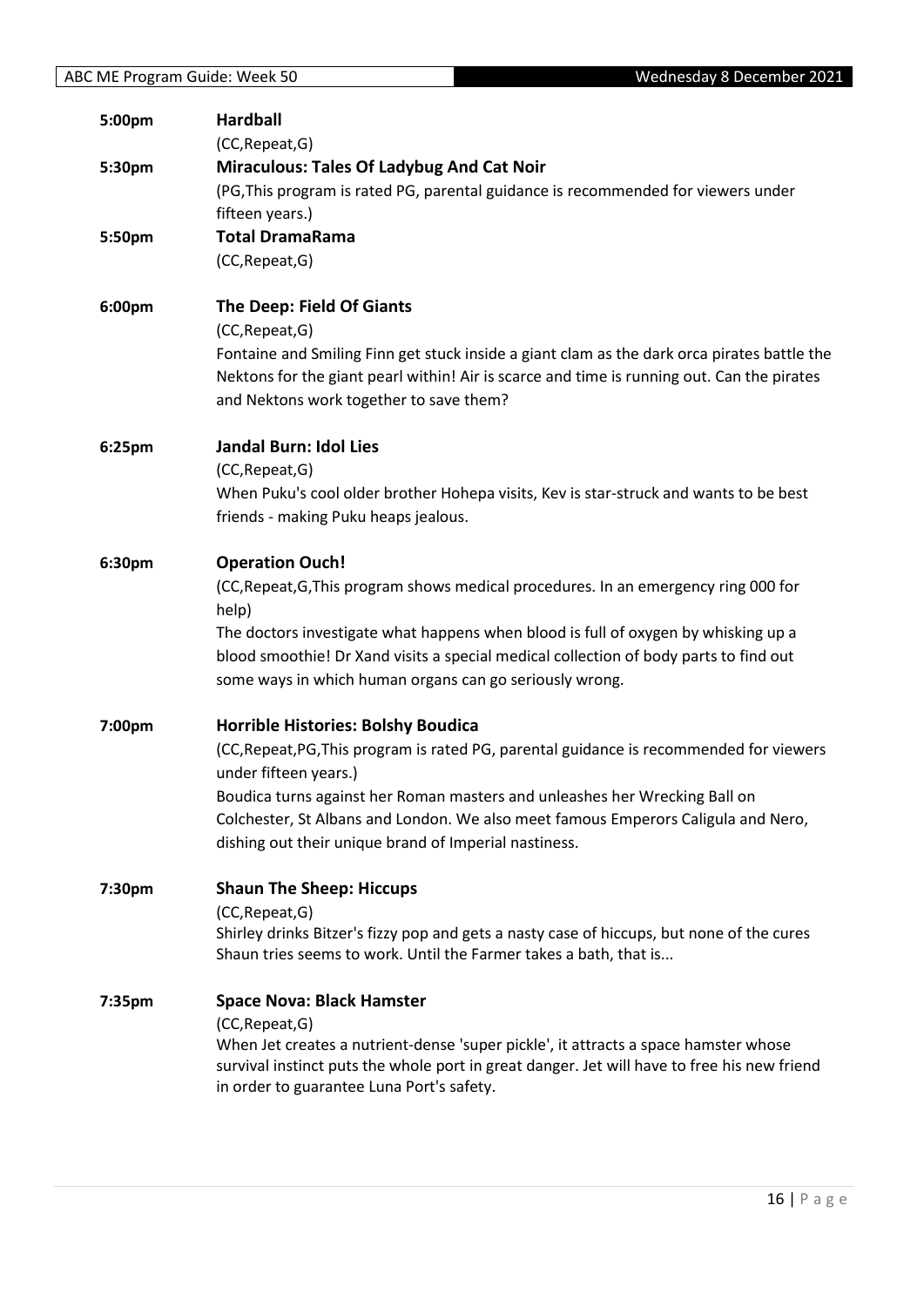| 8:00pm  | The Penguins Of Madagascar: Stop Bugging Me/ Field Tripped<br>(CC,AD,Repeat,G)<br>Officer X is back as Exterminator X. Private has to get over his fear of roaches and use the<br>insects to help him free the Penguins. The Penguins discover a kid on a field trip to the<br>zoo has seen one of their covert missions.                 |
|---------|-------------------------------------------------------------------------------------------------------------------------------------------------------------------------------------------------------------------------------------------------------------------------------------------------------------------------------------------|
| 8:25pm  | The Legend Of Korra: Out Of The Past<br>(CC, Repeat, PG, This program is rated PG, parental guidance is recommended for viewers<br>under fifteen years.)<br>Book One - Air, Chapter Nine: Korra attempts to understand her cryptic visions, while<br>Tenzin and Beifong lead a search for Equalist hostages.                              |
| 8:50pm  | <b>Danger Mouse: Twysted Sister</b><br>(Repeat, G)<br>DM summons her Twistyverse counterpart to talk some sense into her. But he overlooks<br>one vital thing - a twisty Squawk is an evil Squawk!                                                                                                                                        |
| 9:00pm  | The Adventures Of Puss In Boots: Dances With Dingoes<br>(Repeat, PG, This program is rated PG, parental guidance is recommended for viewers<br>under fifteen years.)<br>A laid-back, festival-loving dingo emerges from the portal and teaches the orphans to<br>boogie, but Puss soon learns the dance instructor has secret intentions. |
| 9:25pm  | Find Me In Paris: You're All Out<br>(CC, Repeat, G)<br>With company auditions fast approaching, Armando gives the first division assessments<br>and mock auditions to prepare them.                                                                                                                                                       |
| 9:50pm  | rage<br>(Repeat, PG, Some of the music clips in this show may not be appropriate for everyone<br>watching ABC ME. If you're under fifteen you should check with an adult before watching<br>this next show.)<br>Wall-to-wall music videos, from new releases to classics and the long-forgotten.                                          |
| 10:50pm | <b>ABC ME Programs Resume At 6am</b>                                                                                                                                                                                                                                                                                                      |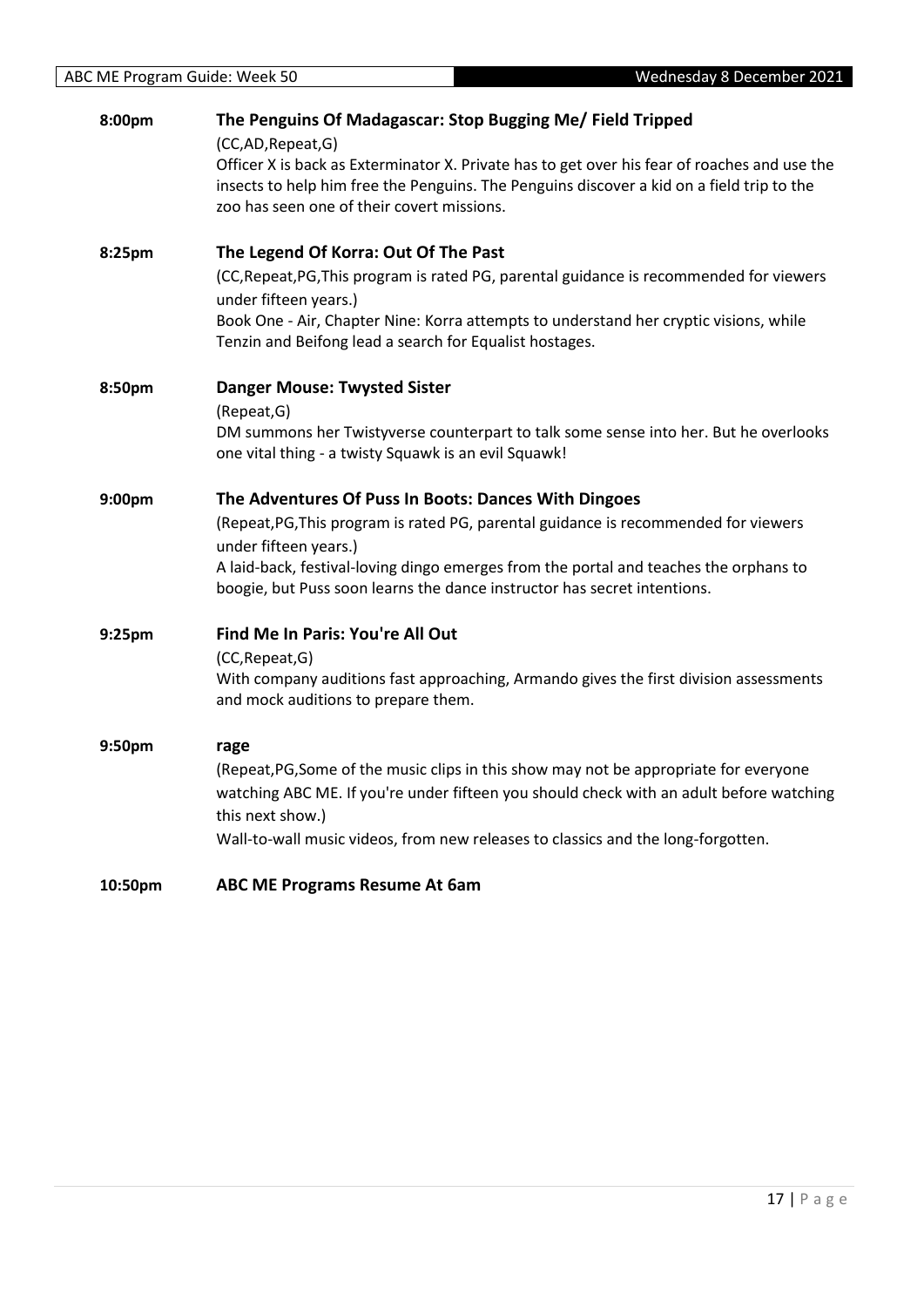### <span id="page-17-0"></span>**Thursday, 9 December 2021**

| 6:00am  | <b>Supernoobs</b>                                                                       |
|---------|-----------------------------------------------------------------------------------------|
|         | (CC, Repeat, PG, This program is rated PG, parental guidance is recommended for viewers |
|         | under fifteen years.)                                                                   |
| 6:10am  | <b>Danger Mouse</b>                                                                     |
|         | (Repeat, G)                                                                             |
| 6:25am  | <b>Best Bugs Forever</b>                                                                |
|         | (CC, Repeat, G)                                                                         |
| 6:35am  | <b>Sadie Sparks</b>                                                                     |
|         | (Repeat, PG, This program is rated PG, parental guidance is recommended for viewers     |
|         | under fifteen years.)                                                                   |
| 6:45am  | Kuu Kuu Harajuku                                                                        |
|         | (Repeat, G)                                                                             |
| 7:00am  | <b>Scream Street</b>                                                                    |
|         | (Repeat, G)                                                                             |
| 7:10am  | <b>Dennis And Gnasher Unleashed!</b>                                                    |
|         | (Repeat, G)                                                                             |
| 7:20am  | Dorg Van Dango                                                                          |
|         | (CC,G)                                                                                  |
| 7:35am  | <b>Cloudy With A Chance Of Meatballs</b>                                                |
|         | (Repeat, G)                                                                             |
| 7:45am  | <b>Little Big Awesome</b>                                                               |
|         | (CC, Repeat, PG, This program is rated PG, parental guidance is recommended for viewers |
|         | under fifteen years.)                                                                   |
| 7:55am  | <b>Dragons: Defenders Of Berk</b>                                                       |
|         | (CC, Repeat, G)                                                                         |
| 8:20am  | The Day My Butt Went Psycho!                                                            |
|         | (CC, Repeat, G)                                                                         |
| 8:45am  | <b>Sally Bollywood</b>                                                                  |
|         | (CC, Repeat, G)                                                                         |
| 8:55am  | <b>Bottersnikes And Gumbles</b>                                                         |
|         | (CC, Repeat, G)                                                                         |
| 9:10am  | <b>Get It Together!</b>                                                                 |
|         | (Repeat, G)                                                                             |
| 9:35am  | <b>Wow That's Amazing</b>                                                               |
|         | (CC, Repeat, G, Some of these experiments can be dangerous. Do not try them without     |
|         | the help of an adult.)                                                                  |
| 10:00am | <b>Mindful Earth</b>                                                                    |
|         | (Repeat, G)                                                                             |
| 10:15am | <b>What It's Like</b>                                                                   |
|         | (Repeat, PG, This program is rated PG, parental guidance is recommended for viewers     |
|         | under fifteen years.)                                                                   |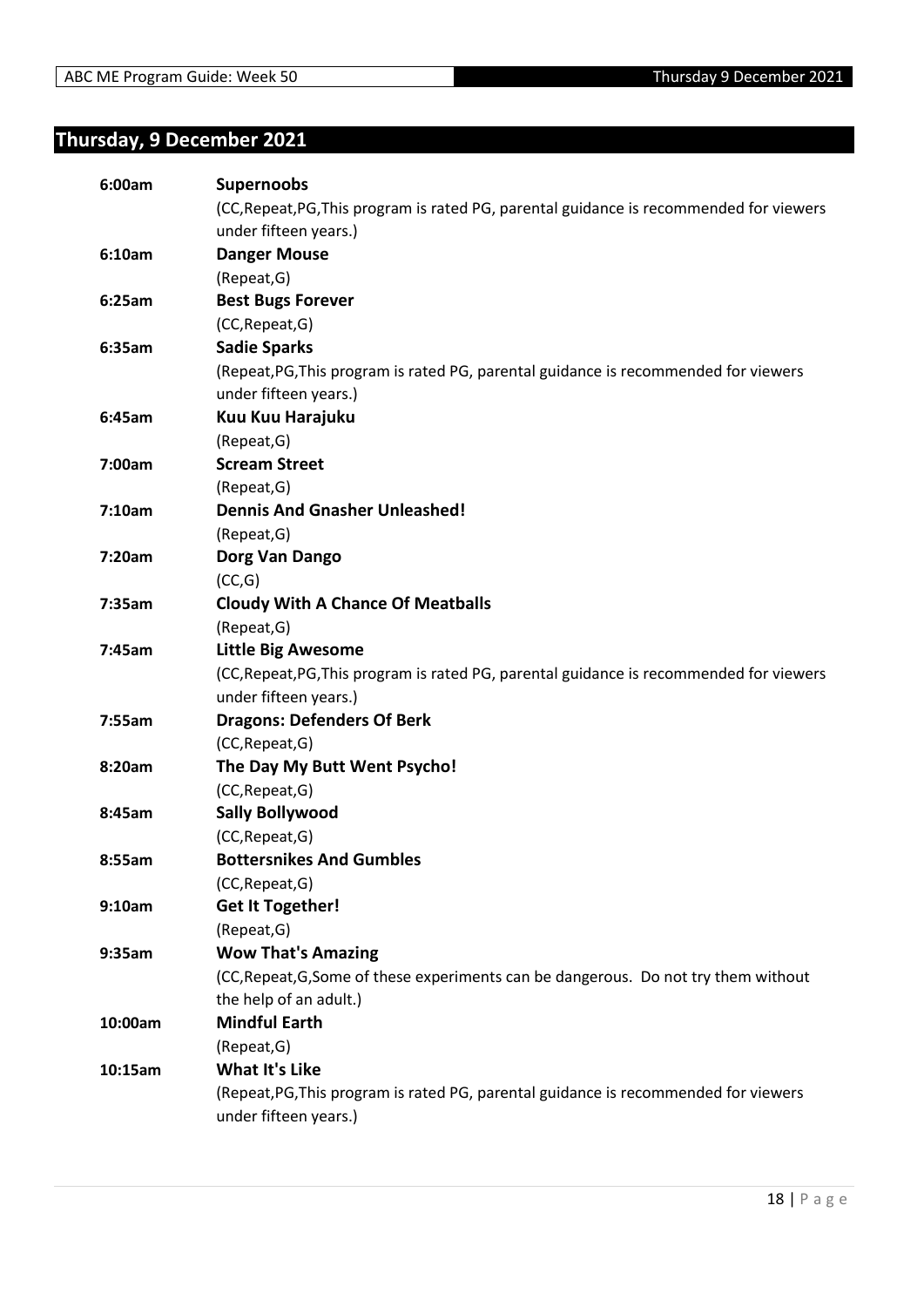| 10:30am            | <b>Operation Ouch!</b>                                                                   |
|--------------------|------------------------------------------------------------------------------------------|
|                    | (CC, Repeat, G, This program shows medical procedures. In an emergency ring 000 for      |
|                    | help)                                                                                    |
| 10:55am            | <b>Places Of Worship</b>                                                                 |
|                    | (CC, Repeat, G)                                                                          |
| 11:05am            | <b>199 Little Heroes</b>                                                                 |
|                    | (CC, Repeat, G)                                                                          |
| 11:10am            | <b>Creating A Nation</b>                                                                 |
|                    | (CC, Repeat, G)                                                                          |
| 11:15am            | <b>Pocket Compass</b>                                                                    |
|                    | (CC, Repeat, G)                                                                          |
| 11:30am            | Move It Mob Style                                                                        |
|                    | (CC, Repeat, PG, This program is rated PG, parental guidance is recommended for viewers  |
|                    | under fifteen years., This program shows people hunting animals.)                        |
| 12:00pm            | <b>Operation Ouch!</b>                                                                   |
|                    | (CC, Repeat, G, This program shows medical procedures. In an emergency ring 000 for      |
|                    | help)                                                                                    |
| 12:30pm            | <b>Horrible Histories</b>                                                                |
|                    | (CC, Repeat, G, The program contains themes appropriate to a teenage audience. Some      |
|                    | parents may consider it inappropriate for younger children.)                             |
| 1:00pm             | <b>Gym Stars</b>                                                                         |
|                    | (Repeat, G)                                                                              |
| 1:25 <sub>pm</sub> | Hey You! What If                                                                         |
|                    | (Repeat, G)                                                                              |
| 1:30pm             | <b>Mythbusters "There's Your Problem!"</b>                                               |
|                    | (CC, Repeat, PG, This program is rated PG, parental guidance is recommended for viewers  |
|                    | under fifteen years.)                                                                    |
| 2:00pm             | <b>Mimi On A Mission: Digital Detox</b>                                                  |
|                    | (CC, Repeat, PG, This program is rated PG, parental guidance is recommended for viewers  |
|                    | under fifteen years., The program contains themes appropriate to a teenage audience.     |
|                    | Some parents may consider it inappropriate for younger children.)                        |
| 2:20 <sub>pm</sub> | <b>Mighty Mike</b>                                                                       |
|                    | (Repeat, G)                                                                              |
| 2:30 <sub>pm</sub> | <b>The Athena</b>                                                                        |
|                    | (G)                                                                                      |
| 2:55pm             | <b>Mortified</b>                                                                         |
|                    | (CC, Repeat, G)                                                                          |
| 3:25 <sub>pm</sub> | <b>Red Dirt Riders</b>                                                                   |
|                    | (Repeat, G)                                                                              |
| 3:40pm             | <b>Matilda And The Ramsay Bunch</b>                                                      |
|                    | (Repeat, G)                                                                              |
| 4:00pm             | <b>Art Ninja</b>                                                                         |
|                    | (G, For some of these craft projects you need an adult's help. Do not try making them on |
|                    | your own.)                                                                               |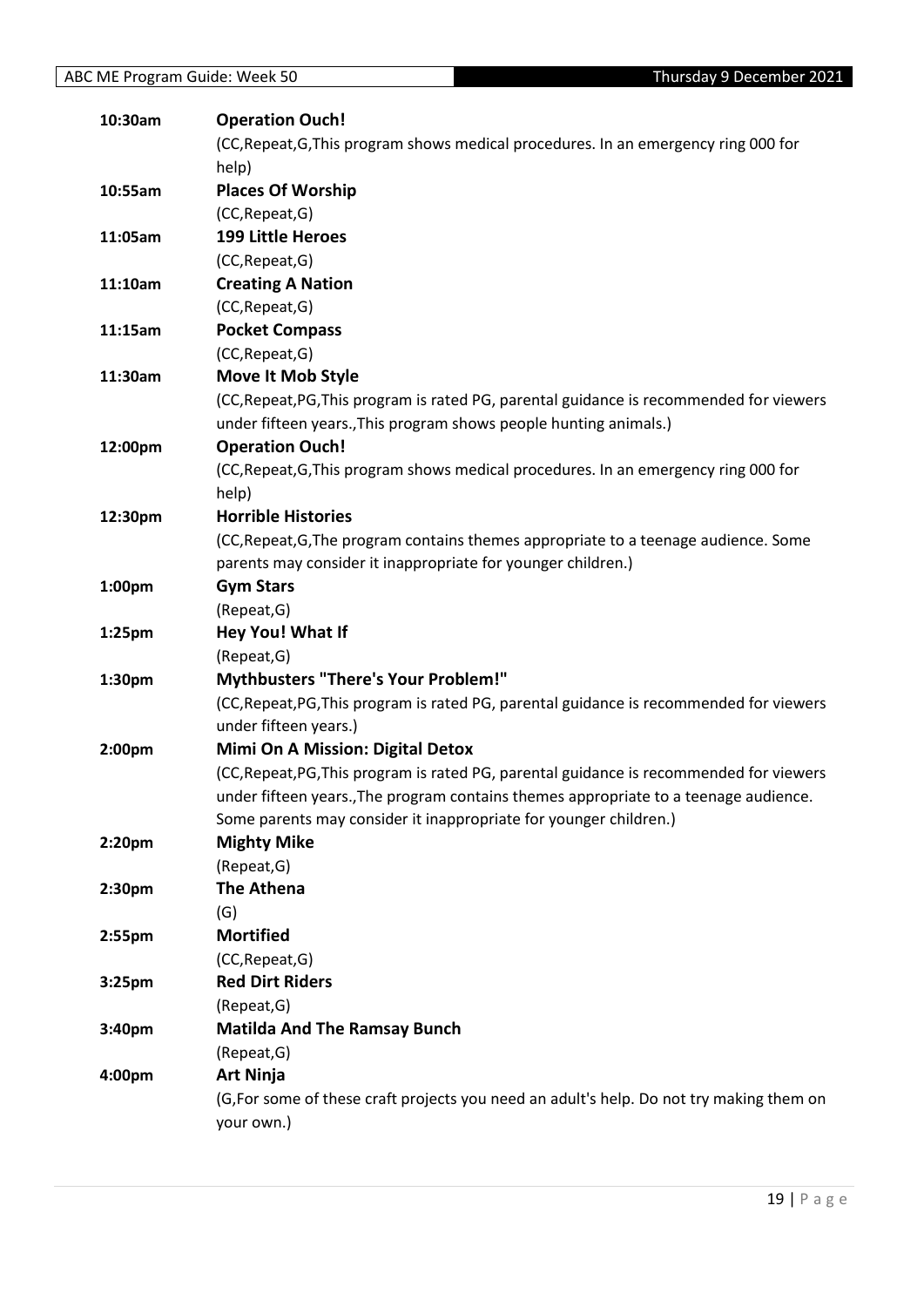| 4:20pm | <b>Welcome To Cardboard City</b>                                                         |
|--------|------------------------------------------------------------------------------------------|
|        | (CC,AD,PG,This program is rated PG, parental guidance is recommended for viewers         |
|        | under fifteen years.)                                                                    |
| 4:25pm | <b>How To Do Stuff Good</b>                                                              |
|        | (CC, Repeat, G, For some of these craft projects you need an adult's help. Do not try    |
|        | making them on your own.)                                                                |
| 4:45pm | The Brilliant World Of Tom Gates                                                         |
|        | (CC,G,For some of these craft projects you need an adult's help. Do not try making them  |
|        | on your own.)                                                                            |
| 5:00pm | <b>Hardball</b>                                                                          |
|        | (CC, Repeat, G)                                                                          |
| 5:30pm | <b>Miraculous: Tales Of Ladybug And Cat Noir</b>                                         |
| 5:50pm | <b>Total DramaRama</b>                                                                   |
|        | (CC, Repeat, G)                                                                          |
| 6:00pm | The Deep: The Proteus Factor                                                             |
|        | (CC, Repeat, G)                                                                          |
|        | Proteus, leader of the mysterious Guardians, traps the Aronnax in a magnetic field and   |
|        | kidnaps Ant, believing he is the key to finding Lemuria. Ant thinks Proteus is crazy. He |
|        | tries to escape to save his family.                                                      |
| 6:25pm | <b>Jandal Burn: The Back Room</b>                                                        |
|        | (CC, Repeat, G)                                                                          |
|        | With Kev sick at home, Puku works alone and must enter the dreaded "Back Room" but       |
|        | will she ever make it back out?                                                          |
| 6:30pm | <b>Operation Ouch!</b>                                                                   |
|        | (CC, Repeat, G, This program shows medical procedures. In an emergency ring 000 for      |
|        | help)                                                                                    |
|        | Dr Chris swallows a super cool camera pill to follow the journey that food makes through |
|        | his body. And Dr Xand explains how strong our bones are and meets someone who has        |
|        | developed the technology to grow bones!                                                  |
| 7:00pm | <b>Horrible Histories: Wily Winston Churchill</b>                                        |
|        | (CC, Repeat, G)                                                                          |
|        | We follow Churchill from a young soldier in India during the time of Queen Victoria,     |
|        | through the First World War to victory in WWII and finally to his retirement in the      |
|        | Swinging Sixties.                                                                        |
| 7:30pm | <b>Shaun The Sheep: Washday</b>                                                          |
|        | (CC, Repeat, G)                                                                          |
|        | Shaun and co's hi-jinks with the rotary clothes line end up making the Farmer's washing  |
|        | filthy - so the race is on to get it clean again before he finds out.                    |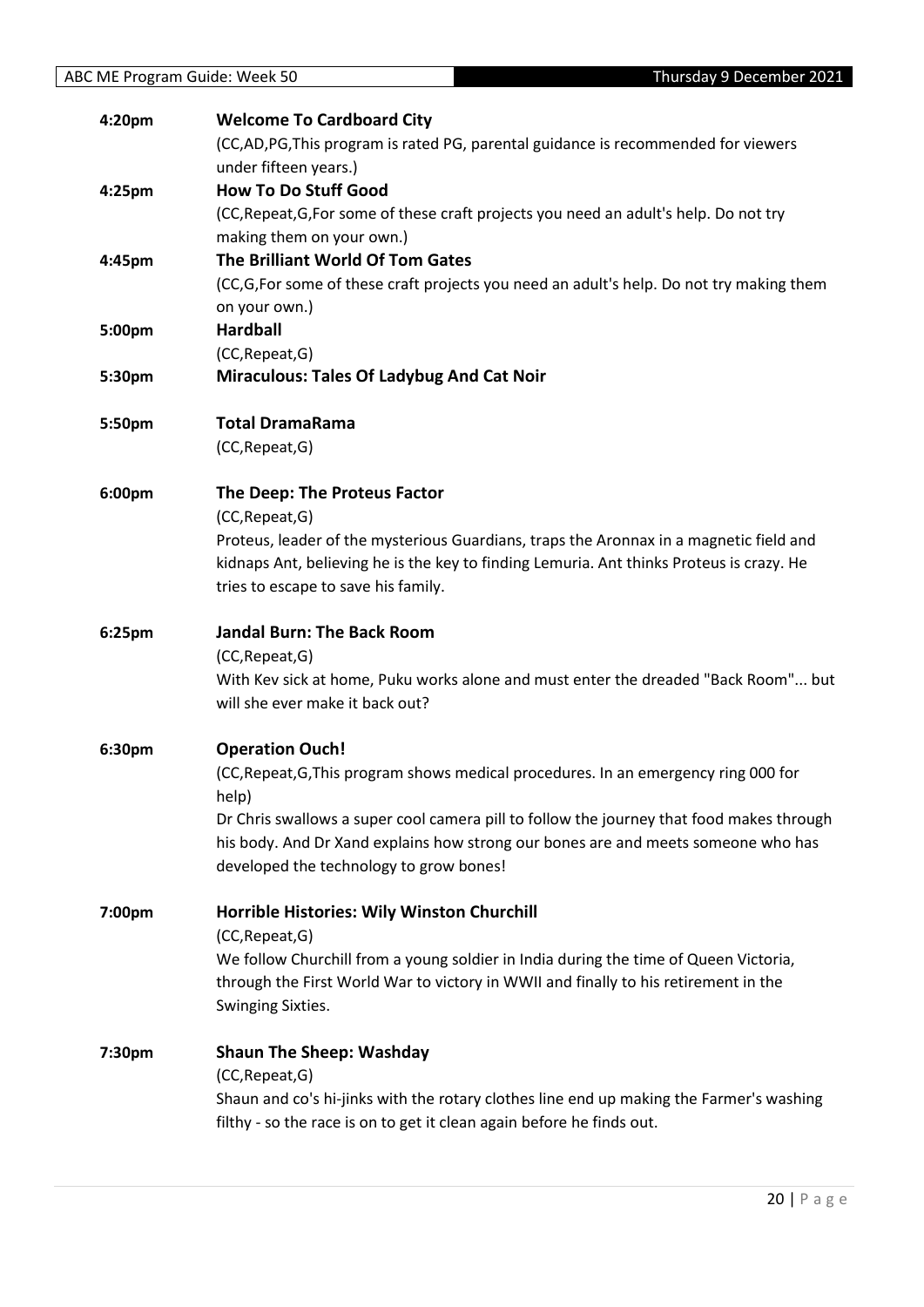| 7:35pm             | <b>Space Nova: Escape From TR-227</b><br>(CC, Repeat, G)<br>After crash landing while on a supply run to a research planet, the Novas come face-to-<br>face with green-skinned natives and a deadly gravity storm that threatens not only their<br>lives but some life-saving research!                                                         |
|--------------------|-------------------------------------------------------------------------------------------------------------------------------------------------------------------------------------------------------------------------------------------------------------------------------------------------------------------------------------------------|
| 8:00pm             | The Penguins Of Madagascar: Gator Watch/ In The Line Of Doody<br>(CC,AD,Repeat,G)                                                                                                                                                                                                                                                               |
|                    | When Roger's home in the sewer becomes unbearable the Penguins try to find him a<br>new home in the city. The Penguins have to protect the City Zoo Commissioner from<br>'Frankie the Pigeon's' wrath.                                                                                                                                          |
| 8:25pm             | The Legend Of Korra: Turning The Tides<br>(CC, Repeat, PG, This program is rated PG, parental guidance is recommended for viewers<br>under fifteen years.)<br>Book One - Air, Chapter Ten: The Equalists begin their attack on Republic City.                                                                                                   |
| 8:50pm             | <b>Danger Mouse: Grand Stressed Auto</b><br>(Repeat, G)<br>Danger Mouse inherits the ancient but spritely MK3 car after the beloved MK4 gets<br>jammed-up. But Penfold is suspicious when the MK3 is determined to have DM all to<br>himself.                                                                                                   |
| 9:00pm             | The Adventures Of Puss In Boots: Remember Me Not<br>(Repeat, PG, This program is rated PG, parental guidance is recommended for viewers<br>under fifteen years.)<br>An adorable orphan named Li'l Pequena is revealed to actually be a changeling who<br>altered the townspeople's memories and convinced them that she's been there all along. |
| 9:25pm             | <b>Find Me In Paris: Operation Armando</b><br>(CC, Repeat, G)<br>After everyone is ranked by Armando, they see him with a mysterious woman and<br>believe he is leaving the school.                                                                                                                                                             |
| 9:50 <sub>pm</sub> | rage: Guest Programmer<br>(Repeat, PG, Some of the music clips in this show may not be appropriate for everyone<br>watching ABC ME. If you're under fifteen you should check with an adult before watching<br>this next show.)<br>Wall-to-wall music videos, from new releases to classics and the long-forgotten.                              |
| 10:50pm            | <b>ABC ME Programs Resume At 6am</b>                                                                                                                                                                                                                                                                                                            |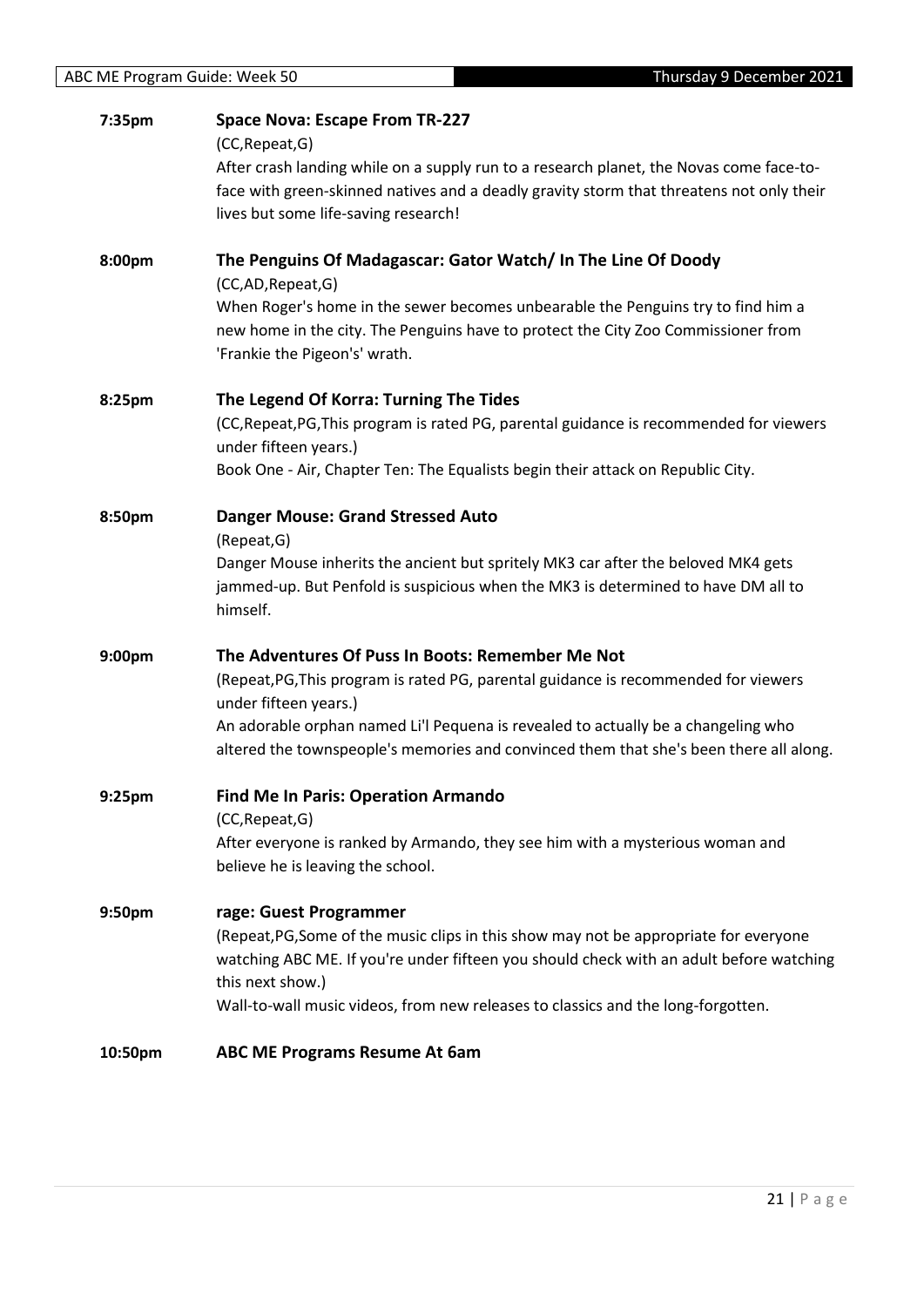## <span id="page-21-0"></span>**Friday, 10 December 2021**

| 6:00am  | <b>Supernoobs</b>                                                                       |
|---------|-----------------------------------------------------------------------------------------|
|         | (CC, Repeat, G)                                                                         |
| 6:10am  | <b>Danger Mouse</b>                                                                     |
|         | (Repeat, G)                                                                             |
| 6:25am  | <b>Best Bugs Forever</b>                                                                |
|         | (CC, Repeat, G)                                                                         |
| 6:35am  | <b>Sadie Sparks</b>                                                                     |
|         | (Repeat, G)                                                                             |
| 6:45am  | Kuu Kuu Harajuku                                                                        |
|         | (Repeat, G)                                                                             |
| 7:00am  | <b>Scream Street</b>                                                                    |
|         | (Repeat, G)                                                                             |
| 7:10am  | <b>Dennis And Gnasher Unleashed!</b>                                                    |
|         | (Repeat, G)                                                                             |
| 7:20am  | Dorg Van Dango                                                                          |
|         | (CC,G)                                                                                  |
| 7:35am  | <b>Cloudy With A Chance Of Meatballs</b>                                                |
|         | (Repeat, G)                                                                             |
| 7:45am  | <b>Little Big Awesome</b>                                                               |
|         | (CC, Repeat, G)                                                                         |
| 7:55am  | <b>Dragons: Defenders Of Berk</b>                                                       |
|         | (CC, Repeat, G)                                                                         |
| 8:20am  | The Day My Butt Went Psycho!                                                            |
|         | (CC, Repeat, G) Final                                                                   |
| 8:45am  | <b>Sally Bollywood</b>                                                                  |
|         | (CC, Repeat, G)                                                                         |
| 8:55am  | <b>Bottersnikes And Gumbles</b>                                                         |
|         | (CC, Repeat, PG, This program is rated PG, parental guidance is recommended for viewers |
|         | under fifteen years.)                                                                   |
| 9:05am  | Sol                                                                                     |
|         | (CC, Repeat, PG, This program is rated PG, parental guidance is recommended for viewers |
|         | under fifteen years.)                                                                   |
| 9:35am  | <b>Wow That's Amazing</b>                                                               |
|         | (CC, Repeat, G, Some of these experiments can be dangerous. Do not try them without     |
|         | the help of an adult.)                                                                  |
| 10:00am | <b>Mini Lessons: English</b>                                                            |
|         | (CC, Repeat, G)                                                                         |
| 10:10am | <b>Big Words Small Stories</b>                                                          |
|         | (Repeat, G)                                                                             |
| 10:15am | The Wacky Word Show                                                                     |
|         | (CC, Repeat, G)                                                                         |
| 10:40am | <b>Bertram Poppingstock: Problem Solver</b>                                             |
|         | (CC, Repeat, G)                                                                         |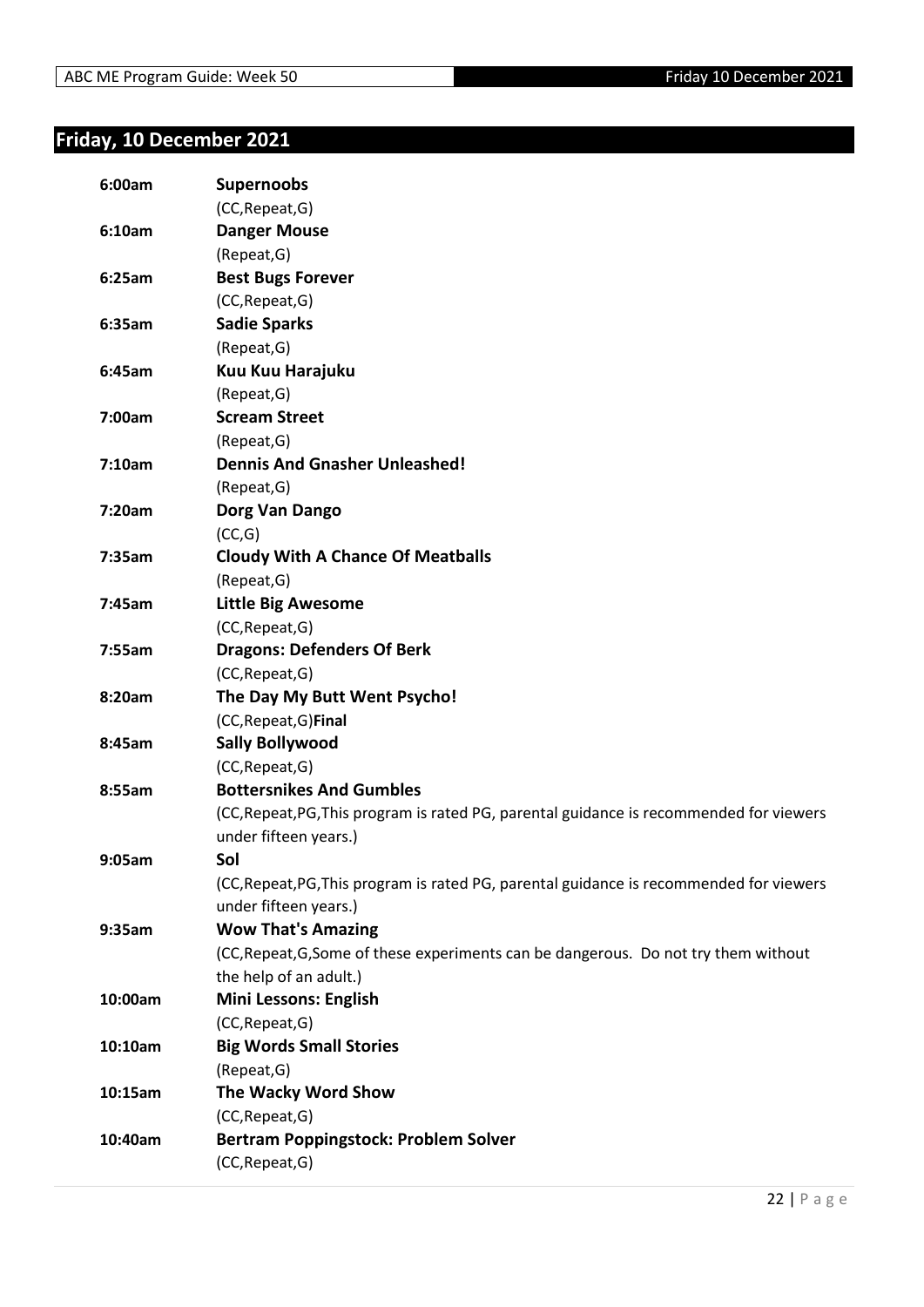| 10:55am            | <b>Throwback: Our Childhoods Revisited</b>                                               |
|--------------------|------------------------------------------------------------------------------------------|
|                    | (CC, Repeat)                                                                             |
| 11:05am            | <b>Shakespeare Uncovered</b>                                                             |
|                    | (CC, Repeat, PG, This program is rated PG, parental guidance is recommended for viewers  |
|                    | under fifteen years.)                                                                    |
| 12:00pm            | <b>Operation Ouch!</b>                                                                   |
|                    | (CC, Repeat, G, This program shows medical procedures. In an emergency ring 000 for      |
|                    | help)                                                                                    |
| 12:30pm            | <b>Horrible Histories</b>                                                                |
|                    | (CC, Repeat, G)                                                                          |
| 1:00pm             | <b>Gym Stars</b>                                                                         |
|                    | (Repeat, G)                                                                              |
| 1:25 <sub>pm</sub> | Hey You! What If                                                                         |
|                    | (Repeat, G)                                                                              |
| 1:30pm             | <b>Mythbusters "There's Your Problem!"</b>                                               |
|                    | (CC, Repeat, PG, This program is rated PG, parental guidance is recommended for viewers  |
|                    | under fifteen years.)                                                                    |
| 2:00 <sub>pm</sub> | <b>Mimi On A Mission: Digital Detox</b>                                                  |
|                    | (CC, Repeat, PG, This program is rated PG, parental guidance is recommended for viewers  |
|                    | under fifteen years., The program contains themes appropriate to a teenage audience.     |
|                    | Some parents may consider it inappropriate for younger children., This program includes  |
|                    | animals being killed for food.)                                                          |
| 2:20pm             | <b>Mighty Mike</b>                                                                       |
|                    | (Repeat, G)                                                                              |
| 2:30pm             | <b>Operation Ouch! Ouch! Awards</b>                                                      |
|                    | (CC, Repeat, G, This program shows medical procedures. In an emergency ring 000 for      |
|                    | help)                                                                                    |
| 3:00pm             | <b>Mortified</b>                                                                         |
|                    | (CC, Repeat, G)                                                                          |
| 3:25pm             | <b>Red Dirt Riders</b>                                                                   |
|                    | (Repeat, G)                                                                              |
| 3:40 <sub>pm</sub> | <b>Matilda And The Ramsay Bunch</b>                                                      |
|                    | (Repeat, G)                                                                              |
| 3:55 <sub>pm</sub> | <b>Art Ninja</b>                                                                         |
|                    | (Repeat, G, For some of these craft projects you need an adult's help. Do not try making |
|                    | them on your own.)                                                                       |
| 4:20pm             | <b>Welcome To Cardboard City</b>                                                         |
|                    | (CC,AD,PG,This program is rated PG, parental guidance is recommended for viewers         |
|                    | under fifteen years.)                                                                    |
| 4:30pm             | The Inbestigators                                                                        |
|                    | (CC, Repeat, G)                                                                          |
| 4:45pm             | The Brilliant World Of Tom Gates                                                         |
|                    |                                                                                          |
|                    | (CC,G,For some of these craft projects you need an adult's help. Do not try making them  |
|                    | on your own.)                                                                            |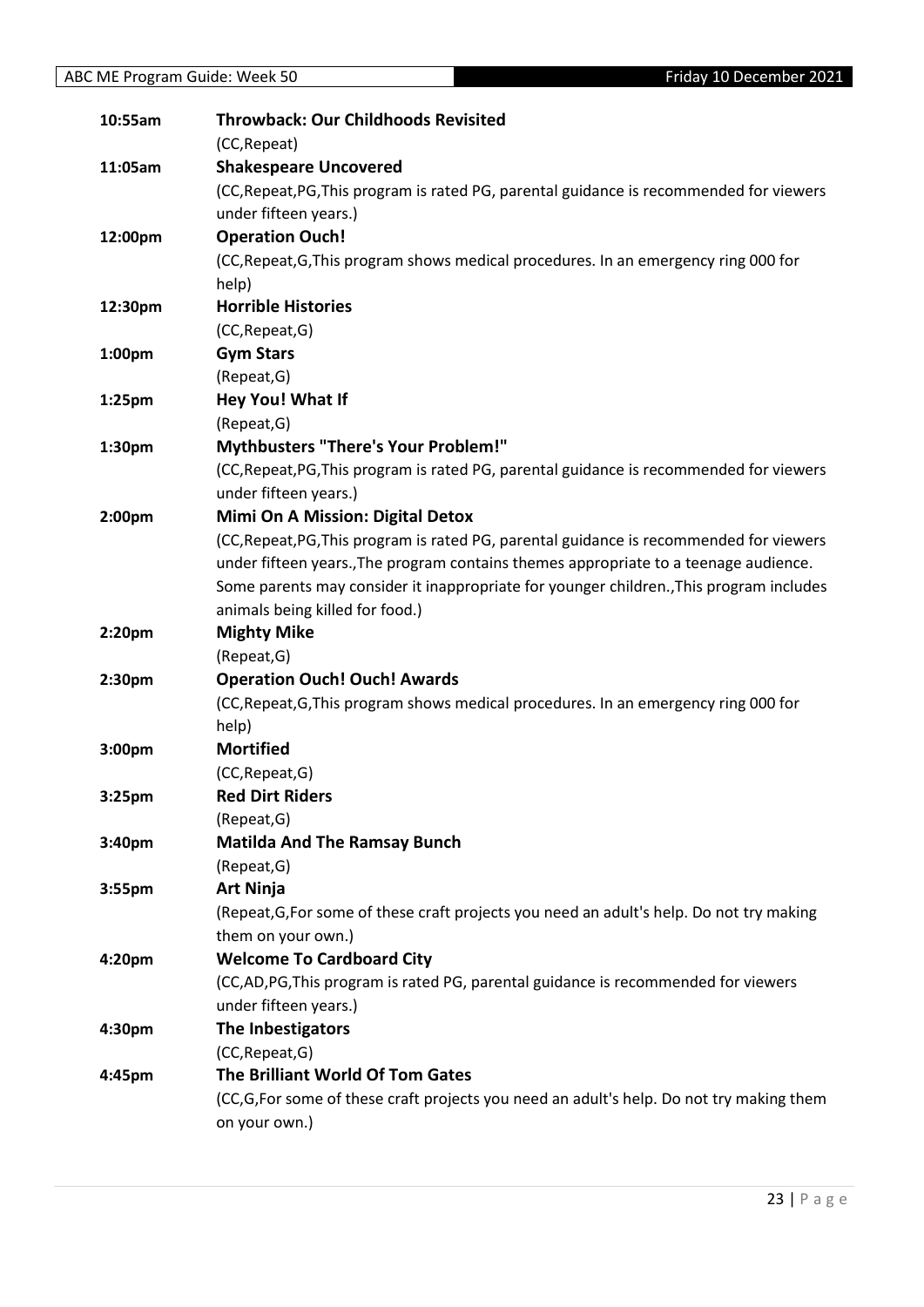| 5:00pm             | <b>Born To Spy</b><br>(CC,PG,This program is rated PG, parental guidance is recommended for viewers under<br>fifteen years.)                                                                                                                                                                                                                                                                             |
|--------------------|----------------------------------------------------------------------------------------------------------------------------------------------------------------------------------------------------------------------------------------------------------------------------------------------------------------------------------------------------------------------------------------------------------|
| 5:30pm             | <b>Miraculous: Tales Of Ladybug And Cat Noir</b><br>(Repeat)                                                                                                                                                                                                                                                                                                                                             |
| 5:50pm             | <b>Total DramaRama</b><br>(CC, Repeat, G)                                                                                                                                                                                                                                                                                                                                                                |
| 6:00pm             | The Deep: Song Of The Siren<br>(CC, Repeat, G)<br>Devil Daniels- Monster Hunter thinks he's hunting a siren- a mythical creature whose<br>song lures sailors to their doom. The Nektons discover it's actually a rare whale with a<br>unique voice, and race to save it from destruction.                                                                                                                |
| 6:25pm             | Jandal Burn: 3-dom<br>(CC, Repeat, G)<br>Tony's new 3D printer is supposed to be for designing new Jandals but Kev and Puku<br>have other ideas                                                                                                                                                                                                                                                          |
| 6:30pm             | <b>Operation Ouch!</b><br>(CC, Repeat, G, This program shows medical procedures. In an emergency ring 000 for<br>help)<br>The doctors take on their smelliest investigation yet when they find out how the shape,<br>size and pong of your poo can tell you a lot about your health! And Dr Xand donates<br>blood to see how it is processed to help save lives.                                         |
| 7:00pm             | <b>Spirit Riding Free: Spirit Of Christmas</b><br>(G)                                                                                                                                                                                                                                                                                                                                                    |
| 7:45pm             | <b>Hank Zipzer's Christmas Catastrophe</b><br>(CC, Repeat, PG, This program is rated PG, parental guidance is recommended for viewers<br>under fifteen years.)<br>No one loves yuletide like Hank but this year he'll have to deal with a new baby brother<br>AND exploding Xmas trees. Plus his best friends have been arrested and he's lost the love<br>of his life! How will he get out of this one? |
| 9:10 <sub>pm</sub> | <b>Good Game Spawn Point</b><br>(CC, Repeat)<br>Good Game Spawn Point is the show for younger gamers, by gamers. Join Rad, Gem and<br>DARREN for the latest game reviews, news and stories from the exciting world of video<br>games!                                                                                                                                                                    |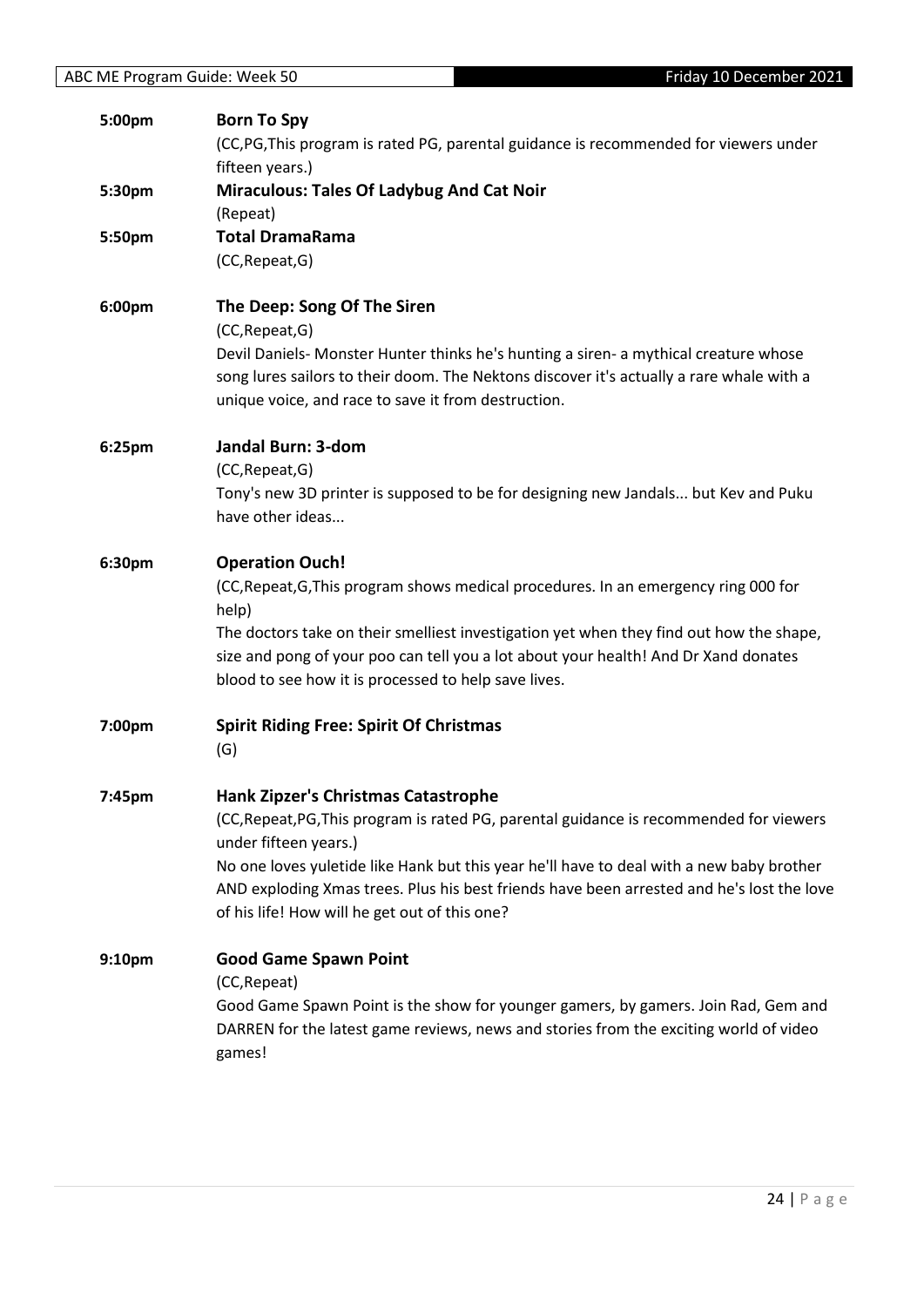#### **9:30pm Sword Art Online: The Truth Of Alfheim** (CC,Repeat,PG,This program is rated PG, parental guidance is recommended for viewers under fifteen years.) While Asuna continues her attempt to escape, another woman in Kirito's life tries to make sense of her emotions. **9:55pm Log Horizon** (CC,Repeat,PG,This program is rated PG, parental guidance is recommended for viewers under fifteen years.)

Elder Tales has become a global phenomenon, immersing millions of players in its online fantasy world. However, something goes wrong with the twelfth expansion pack.

**10:20pm ABC ME Programs Resume At 6am**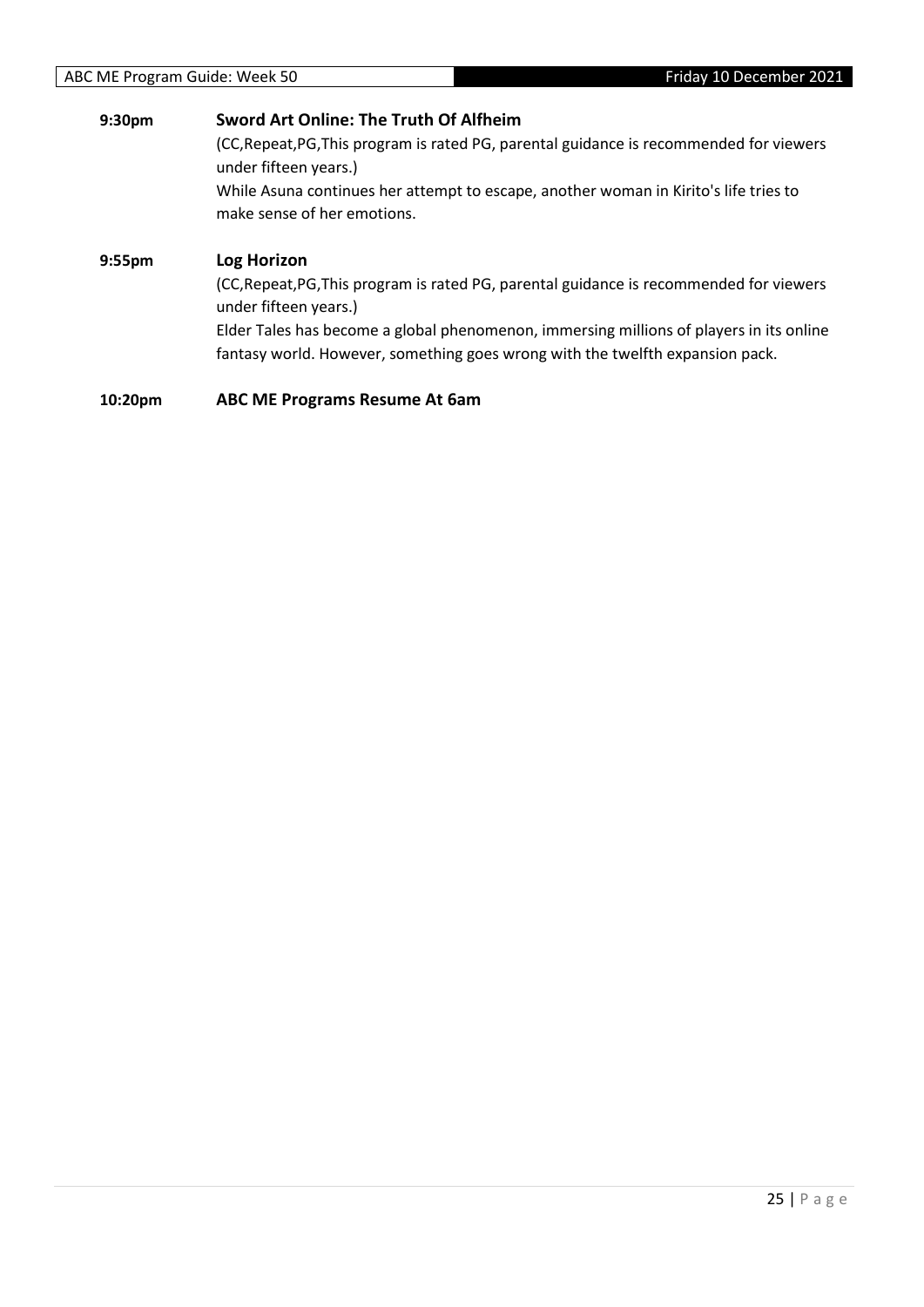## <span id="page-25-0"></span>**Saturday, 11 December 2021**

| 6:00am  | <b>Supernoobs</b>                                                                          |
|---------|--------------------------------------------------------------------------------------------|
|         | (CC, Repeat, G)                                                                            |
| 6:10am  | <b>Danger Mouse</b>                                                                        |
|         | (Repeat, G)                                                                                |
| 6:25am  | <b>Best Bugs Forever</b>                                                                   |
|         | (CC, Repeat, G)                                                                            |
| 6:35am  | <b>Sadie Sparks</b>                                                                        |
|         | (Repeat, G)                                                                                |
| 6:45am  | Kuu Kuu Harajuku                                                                           |
|         | (Repeat, G)                                                                                |
| 7:00am  | <b>Scream Street</b>                                                                       |
|         | (Repeat, G)                                                                                |
| 7:10am  | <b>Dennis And Gnasher Unleashed!</b>                                                       |
|         | (Repeat, G)                                                                                |
| 7:20am  | Dorg Van Dango                                                                             |
|         | (CC,G)                                                                                     |
| 7:35am  | <b>Cloudy With A Chance Of Meatballs</b>                                                   |
|         | (Repeat, G)                                                                                |
| 7:45am  | <b>Little Big Awesome</b>                                                                  |
|         | (CC, Repeat, G)                                                                            |
| 7:55am  | <b>Dragons: Defenders Of Berk</b>                                                          |
|         | (CC, Repeat, G) Final                                                                      |
| 8:20am  | The Penguins Of Madagascar                                                                 |
|         | (CC,AD,Repeat,G)                                                                           |
| 8:45am  | <b>Kong: King Of The Apes</b>                                                              |
|         | (CC, Repeat, PG, This program is rated PG, parental guidance is recommended for viewers    |
|         | under fifteen years.)                                                                      |
| 9:05am  | <b>Good Game Spawn Point</b>                                                               |
|         | (CC)                                                                                       |
| 9:25am  | <b>Miraculous: Tales Of Ladybug And Cat Noir</b>                                           |
|         | (CC, Repeat, G)                                                                            |
| 9:50am  | <b>Holly Hobbie</b>                                                                        |
|         | (Repeat, G)                                                                                |
| 10:15am | <b>Ace My Space</b>                                                                        |
|         | (CC, Repeat, G, For some of these craft projects you need an adult's help. Do not try      |
|         | making them on your own.)                                                                  |
| 10:40am | <b>The Next Step</b>                                                                       |
|         | (CC, Repeat, G)                                                                            |
| 11:05am | So Awkward                                                                                 |
|         | (CC, Repeat, G)                                                                            |
| 11:35am | <b>Project Planet</b>                                                                      |
|         | (CC, Repeat, G, For some of these activities you need to ask for an adult's permission. Do |
|         | not try doing them on your own.)                                                           |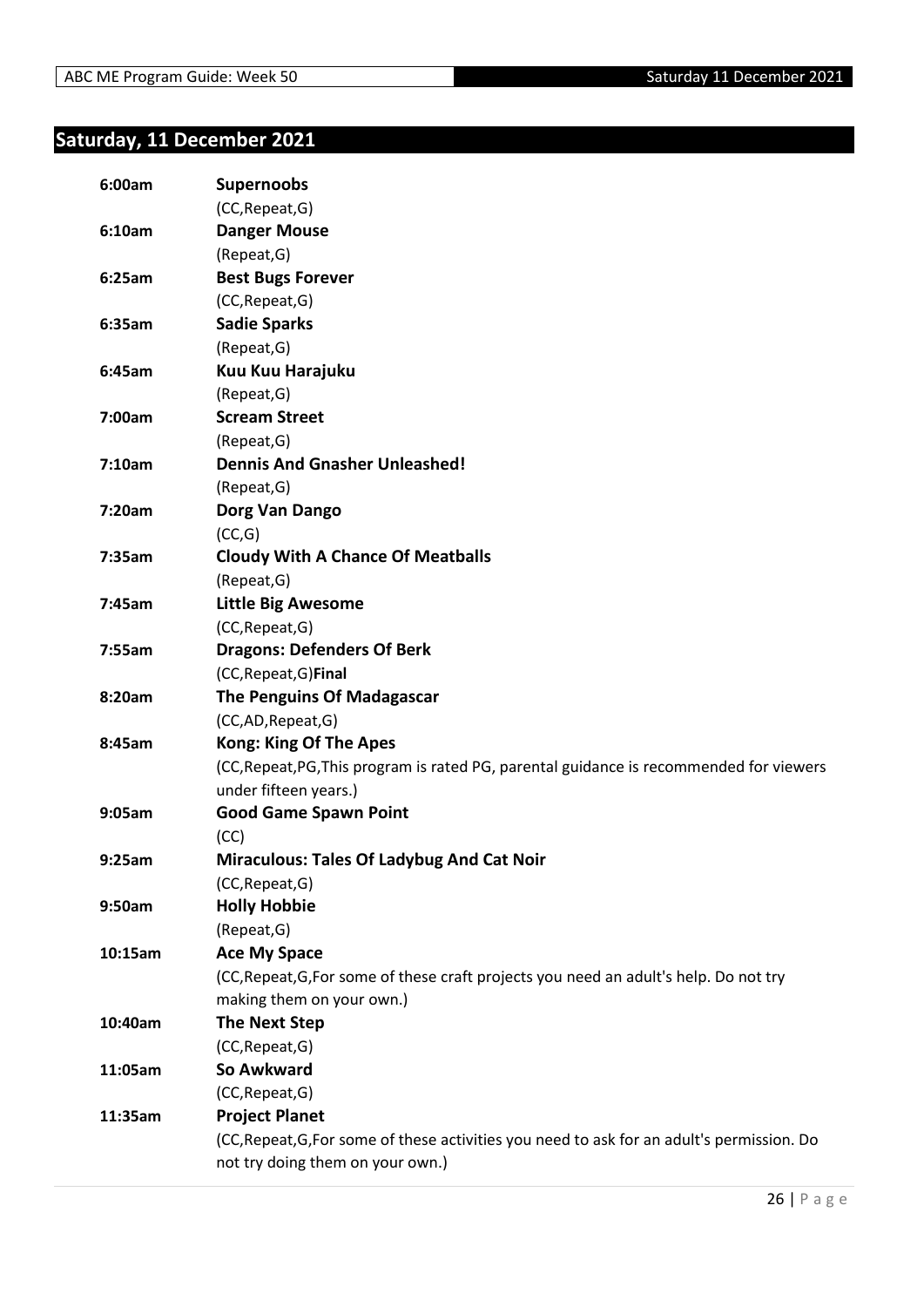| 12:00pm   | <b>Operation Ouch!</b>                                                                    |
|-----------|-------------------------------------------------------------------------------------------|
|           | (CC, Repeat, PG, This program is rated PG, parental guidance is recommended for viewers   |
|           | under fifteen years., This program shows medical procedures. In an emergency ring 000     |
|           | for help)                                                                                 |
| 12:30pm   | <b>Horrible Histories</b>                                                                 |
|           | (CC, Repeat, PG, This program is rated PG, parental guidance is recommended for viewers   |
|           | under fifteen years.)                                                                     |
| 1:00pm    | <b>Gym Stars</b>                                                                          |
|           | (Repeat, G)                                                                               |
| 1:25pm    | Hey You! What If                                                                          |
|           | (Repeat, G)                                                                               |
| 1:30pm    | <b>Mythbusters "There's Your Problem!"</b>                                                |
|           | (CC, Repeat, PG, This program is rated PG, parental guidance is recommended for viewers   |
|           | under fifteen years.)                                                                     |
| 2:00pm    | <b>Mimi On A Mission: Digital Detox</b>                                                   |
|           | (CC, Repeat, PG, This program is rated PG, parental guidance is recommended for viewers   |
|           | under fifteen years., The program contains themes appropriate to a teenage audience.      |
|           | Some parents may consider it inappropriate for younger children.)                         |
| $2:25$ pm | <b>Play Your Pets Right</b>                                                               |
|           | (CC, Repeat, G)                                                                           |
| 2:40pm    | <b>Log Horizon</b>                                                                        |
|           | (CC,PG,This program is rated PG, parental guidance is recommended for viewers under       |
|           | fifteen years.)                                                                           |
| 3:05pm    | <b>Sailor Moon Crystal</b>                                                                |
|           | (CC, Repeat, PG, This program is rated PG, parental guidance is recommended for viewers   |
|           | under fifteen years.)                                                                     |
| 3:30pm    | <b>Voltron: Legendary Defender</b>                                                        |
|           | (Repeat, PG, This program is rated PG, parental guidance is recommended for viewers       |
|           | under fifteen years.)                                                                     |
| 3:55pm    | <b>Art Ninja</b>                                                                          |
|           | (Repeat, G, For some of these craft projects you need an adult's help. Do not try making  |
|           | them on your own.)                                                                        |
| 4:20pm    | <b>Welcome To Cardboard City</b>                                                          |
|           | (CC,AD,PG,This program is rated PG, parental guidance is recommended for viewers          |
|           | under fifteen years.)                                                                     |
| 4:30pm    | The Inbestigators                                                                         |
|           | (CC, Repeat, G)                                                                           |
| 4:45pm    | The Brilliant World Of Tom Gates                                                          |
|           | (CC, G, For some of these craft projects you need an adult's help. Do not try making them |
|           | on your own.)                                                                             |
| 5:00pm    | <b>Born To Spy</b>                                                                        |
|           | (CC,G)                                                                                    |
| 5:30pm    | Miraculous: Tales Of Ladybug And Cat Noir                                                 |
|           | (Repeat)                                                                                  |
| 5:50pm    | <b>Total DramaRama</b>                                                                    |
|           | (CC, Repeat, G)                                                                           |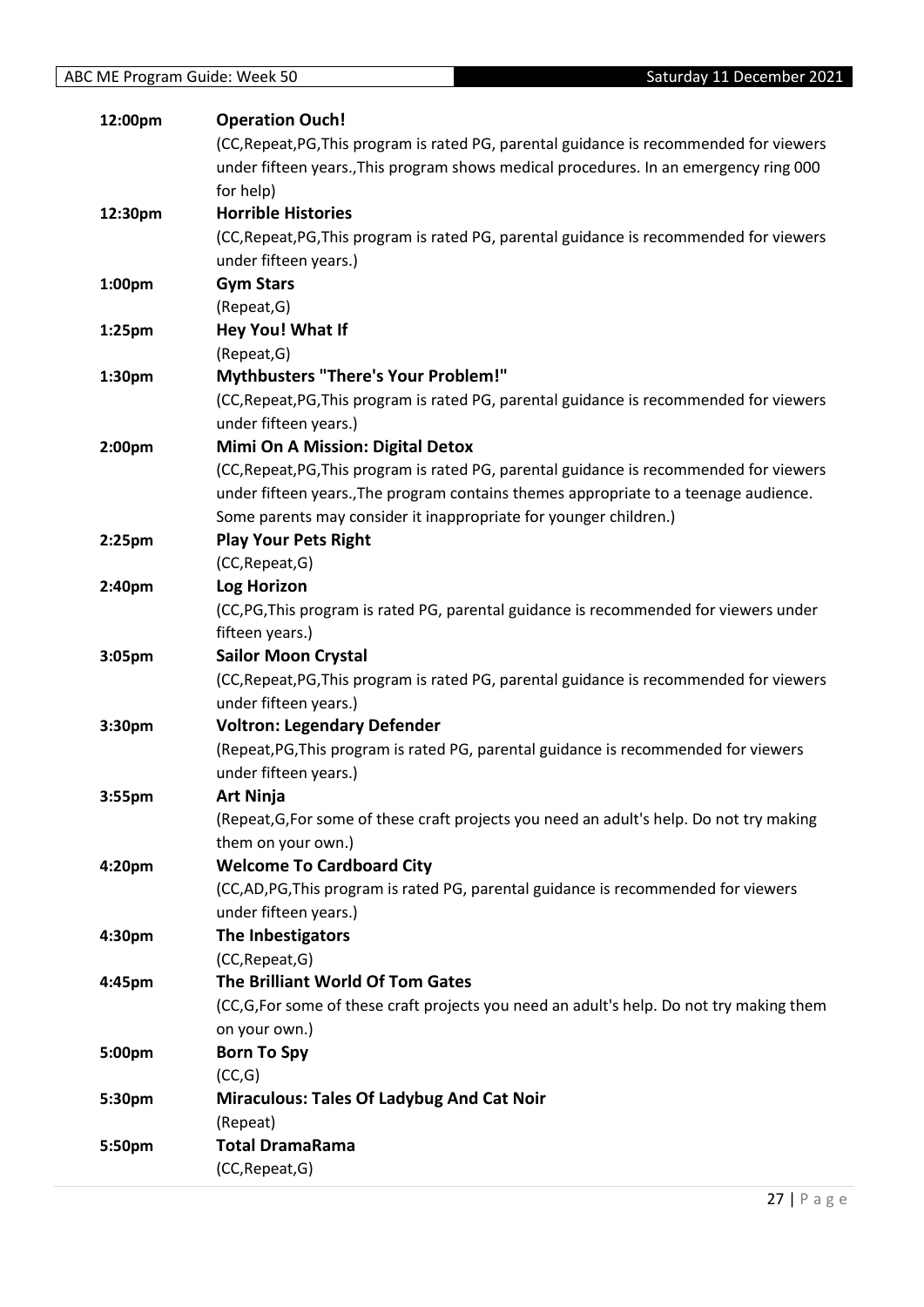| 6:00pm | The Deep: Bad Luck Fish                                                                   |
|--------|-------------------------------------------------------------------------------------------|
|        | (CC, Repeat, G)                                                                           |
|        | Can a fish really be responsible for wrecking Dolos' boat, sinking the Aronnax and almost |
|        | destroying the Rover? Fontaine believes so and it's invaded Jeffrey's home on the         |
|        | Aronnax. How can she get rid of it and its bad luck?                                      |
| 6:25pm | <b>Bad Nature</b>                                                                         |
|        | (CC,G)                                                                                    |
|        | Join Marv the Mandrill, Gloria the Puma and a madcap menagerie of misfits as they delve   |
|        | into the disgusting, but truly amazing things that animals do.                            |
| 6:30pm | Play Your Pets Right: Banksy v Phoenix/Macaw v Socks                                      |
|        | (CC, Repeat, G)                                                                           |
|        | Two cats - fluffy Banksy and hairless Phoenix - play a game involving ping pong balls and |
|        | Ed Sheeran. And Mikey the macaw hopes his laundry skills win him the super pet crown.     |
| 6:45pm | <b>Operation Ouch!: Do Try This At Home: Iron</b>                                         |
|        | (CC,G,Some of these experiments can be dangerous. Do not try them without the help        |
|        | of an adult.)                                                                             |
|        | Dr Chris and Dr Xand look at why your body needs iron in today's DO try this at home      |
|        | experiment.                                                                               |
| 7:00pm | Horrible Histories: Tricky Queen Vicky                                                    |
|        | (CC, Repeat, G)                                                                           |
|        | We meet young Vicky as she becomes Queen aged only 18, marries her true love Albert,      |
|        | and has to put up with the open sewers at the not-so-luxurious Buckingham Palace.         |
| 7:30pm | <b>Shaun The Sheep: Troublesome Tractor</b>                                               |
|        | (CC, Repeat, G)                                                                           |
|        | The Farmer's tractor won't start, so when his back is turned Shaun and the flock decide   |
|        | to give it a quick make-over.                                                             |
| 7:35pm | <b>Space Nova: Seaweed Samba</b>                                                          |
|        | (CC, Repeat, G)                                                                           |
|        | The Novas travel to a suspected Star Dust Planet, but instead find themselves trapped     |
|        | underwater by a sentient seaweed plant. Meanwhile, Aubrina sends Sol out undercover       |
|        | to learn what the Novas are up to.                                                        |
| 8:00pm | The Penguins Of Madagascar: The Lost Treasure Of The Golden Squirrel                      |
|        | (CC,AD,Repeat,G)                                                                          |
|        | The whole gang heads on a treasure hunt with the Rat King close on their tales trying to  |
|        | get to the treasure before they do.                                                       |
|        |                                                                                           |